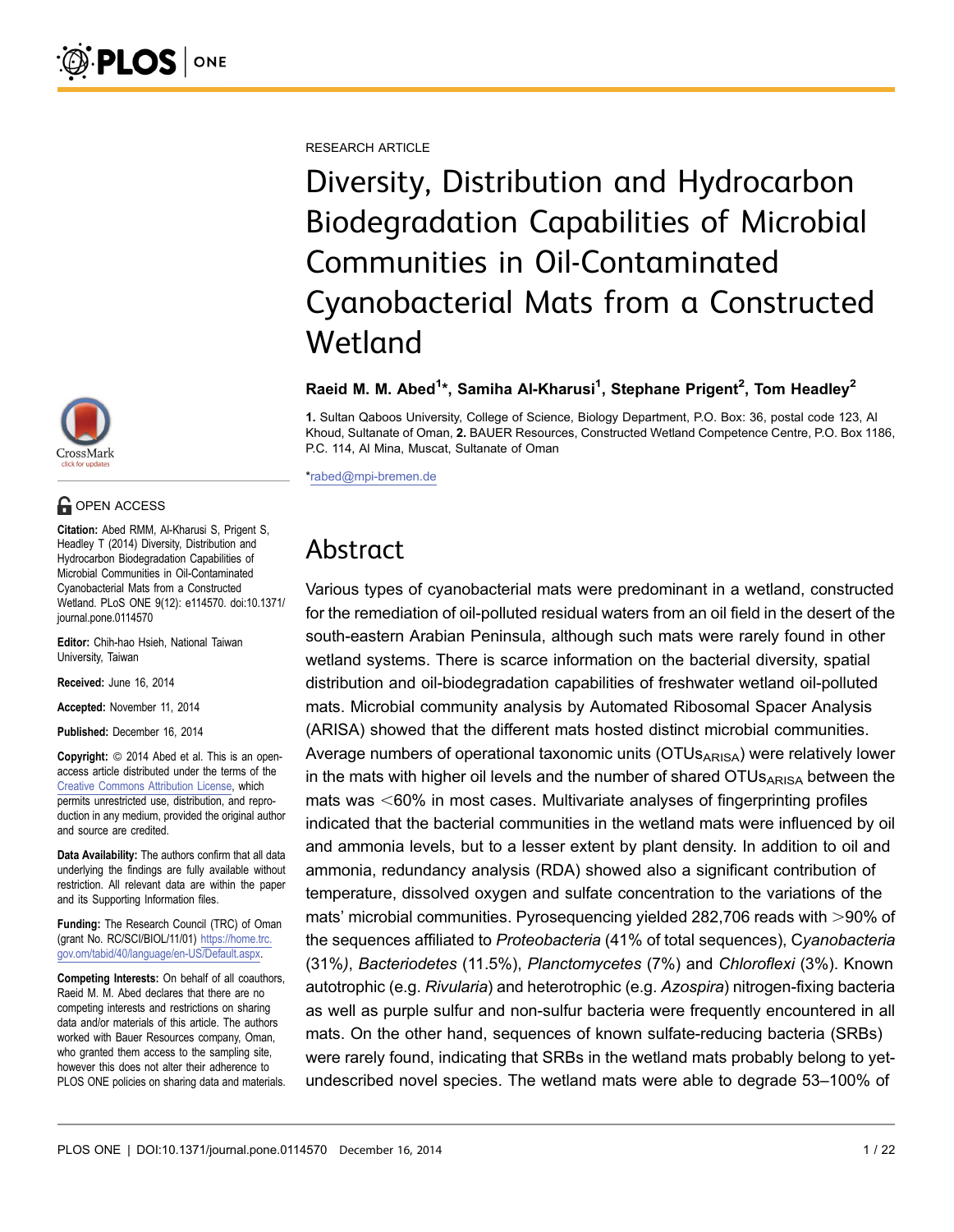$C_{12}-C_{30}$  alkanes after 6 weeks of incubation under aerobic conditions. We conclude that oil and ammonia concentrations are the major key players in determining the spatial distribution of the wetland mats' microbial communities and that these mats contribute directly to the removal of hydrocarbons from oil field wastewaters.

#### Introduction

Wastewater reuse is an essential strategy for the conservation of water resources, particularly in developing countries, which suffer from water scarcity throughout the year (expected to reach 35 countries by 2025) [\[1\]](#page-18-0). Constructed wetlands treatment systems are engineered and designed to exploit natural processes, including those of microbial communities associated with wetland plants and soils, for the cleanup of wastewaters [\[2–4\]](#page-18-0). These systems are low-cost, selfsustaining, easily operated and have been successfully employed worldwide, over the last six decades, to remove a diverse array of contaminants from municipal, agricultural and industrial wastewaters [\[2,](#page-18-0) [5,](#page-18-0) [6\].](#page-18-0) In recent years, constructed wetlands have been used for the treatment of residual waters produced from oil fields in order to remove hydrocarbons and to enhance water quality for irrigation purposes and/or safe discharge in aquatic systems [\[7–10\].](#page-18-0) Research on wetlands was mainly performed to create new designs, monitor changes in pollutant concentrations and wetland plants, study seasonal changes in the treatment performance and assess the quality of produced water and its suitability for reuse in irrigation [\[7–10\].](#page-18-0) Although microorganisms play a central role in the degradation of pollutants and the biogeochemical transformation of nutrients in wetlands, little is known about their diversity and distribution in comparison to soils and aquatic ecosystems, especially with regard to hydrocarbon degradation.

Produced water is water from underground formations that is brought to the surface via wells during oil and gas production. Even after the majority of the oil and gas has been separated, produced water is typically contaminated with residual hydrocarbons. Globally, it is estimated that approximately 50 million  $m^3$ / day of produced water are generated [\[11\]](#page-18-0), the management of which represents a large environmental challenge for the oil and gas industry. In 2010, BAUER commissioned one of the world's largest constructed wetland systems for the treatment of oil-polluted produced water in south-east Arabia. The system consists of more than 700 ha of constructed wetlands and ponds, and is currently used to treat 95,000  $m<sup>3</sup>$  of oil-field production water every day. Field observations of the wetland showed that large areas of the wetland soils are covered with welldeveloped photosynthetic cyanobacterial mats, although such mats were rarely reported for wetlands [\[12–14\].](#page-18-0) These mats showed differences in appearance, texture, ambient oil concentrations and the surrounding density of wetland plants. In addition to exposure to oil, the mats experience intense sunlight and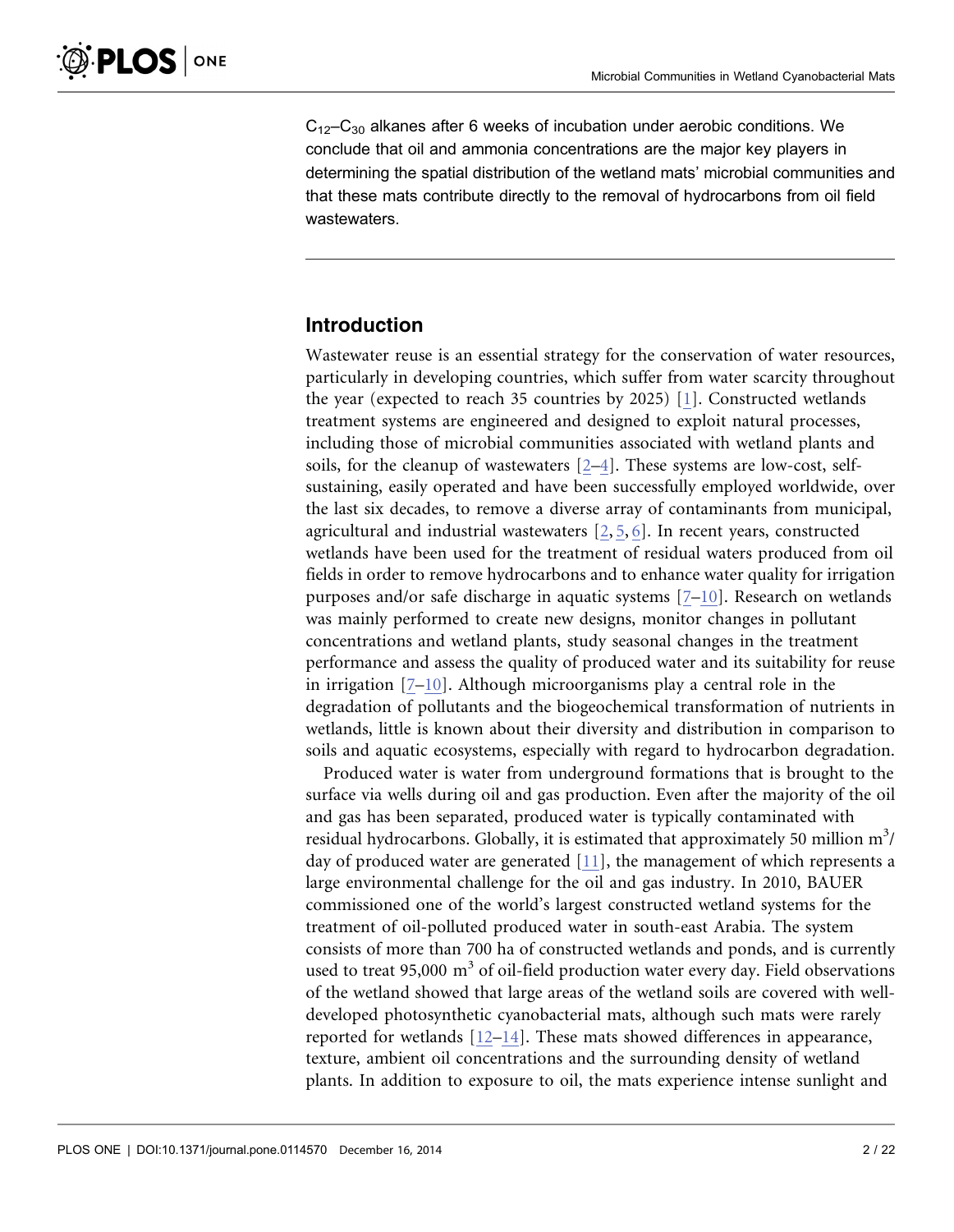**PLOS** ONE

temperatures that may exceed 50 $\degree$ C in hot summers. Hence, it was expected that these constructed wetland mats harbor extremophilic microorganisms and that microbial degradation of hydrocarbons by these mats contribute, among other processes, to efficient remediation of the oil-polluted waters. Indeed, previous research has shown the ability of marine cyanobacterial mats to develop well on oil polluted sediments and demonstrated their ability to degrade hydrocarbons under aerobic and anaerobic conditions [\[15,](#page-18-0) [16\]](#page-18-0). Cyanobacteria and aerobic oildegrading bacteria in mats constituted an ideal consortium for the degradation of oil components [\[17,](#page-18-0) [18\]](#page-18-0).

The aim of this investigation is threefold: 1) to study the  $\alpha$  (local richness) and  $\beta$  (community turnover) diversity of microbial communities in 15 different cyanobacterial mats in the produced water treatment wetlands, 2) to study the spatial distribution of microbial communities and how it is influenced by varying environmental conditions, such as oil contamination level, nutrient concentrations and plant density, and 3) to investigate the oil degradation capability of mat microorganisms.

# Materials and Methods

#### Sampling Sites and Nutrient Analysis

The site where samples were collected is part of a facility owned and operated by the BAUER company. The necessary permission to access the site was acquired from BAUER, who are a co-author of this publication. The field studies did not involve any endangered or protected species. The specific location of the study cannot be disclosed for reasons of commercial confidentiality. Tom Headley of BAUER Resources should be contacted for future permission to access the site.

The layout of the produced water treatment system includes a pipeline entering the system and leading to an oil and water separator [\(Fig. 1](#page-3-0)). The water is then distributed by gravity feed from a buffer pond to 350 ha of surface flow constructed wetlands divided into nine parallel streams (''Tracks'') of four cells in series. Overall, the wetland consists of 36 ten-hectare cells. The wetland is planted with a mixture of wetland plant species, including *Phragmites australis*, Typha domingensis and Scoenoplectus littoralis. Treated water from the wetland facility is then channelled to 350 ha of evaporation ponds to recover salts, which can be reused for drilling operations in oilfields. A portion of the wetland-treated produced water is also reused for drilling operations and for irrigation of halophytic plants. Cyanobacterial mat samples were collected from Tracks A, B and C [\(Fig. 1](#page-3-0)) in May 2013, in order to span a range of oil exposure levels and plant densities. Within each of the monitored tracks, samples were collected from the inlet zone of each of the four wetland cells in series and from the outlet zone of the  $4<sup>th</sup>$  cell in each track (numbered from 1 to 5 for each track, [Fig. 1](#page-3-0)). This sampling pattern was designed to span the range of water quality and plant densities throughout the wetland, as there is a depletion of nutrients and hydrocarbons, increase in salinity and decrease in plant density as you move from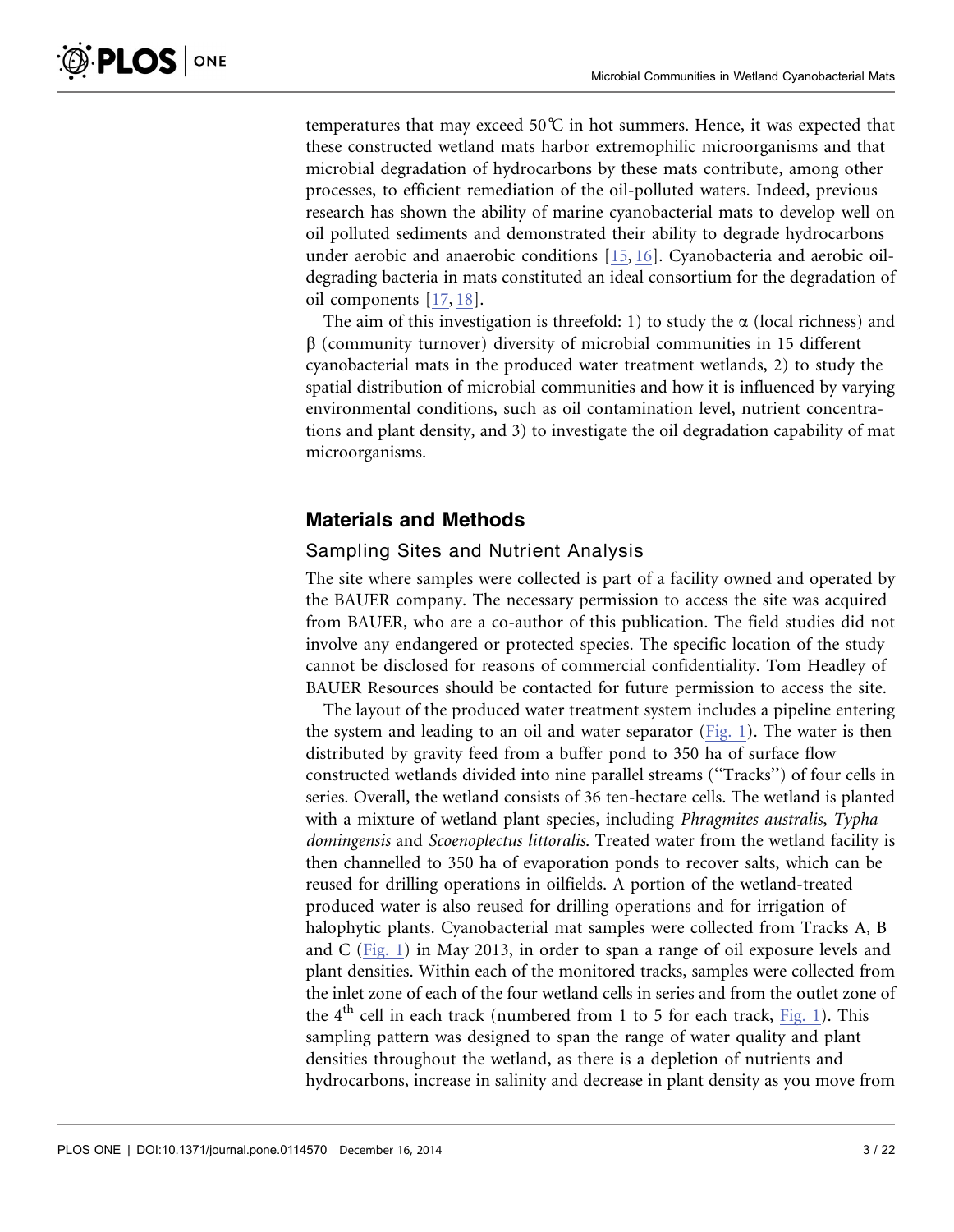<span id="page-3-0"></span>



Fig. 1. The layout of the produced water treatment plant and wetland sampling locations (left) and a photograph depicting the wetland and the cyanobacterial mats covering the sediments (right).

doi:10.1371/journal.pone.0114570.g001

the  $1<sup>st</sup>$  to the  $4<sup>th</sup>$  cell in each track. From each sample location, three samples were collected, stored in sterile plastic boxes and transferred to the laboratories in a cool box, where they were immediately stored at  $-20^{\circ}$ C until analysis.

Physical water quality parameters including water temperature, dissolved oxygen, pH, oxidation reduction potential (ORP) and conductivity were measured on site after collection of samples using a calibrated portable multimeter (WTW Multiline P4 Universal Meter and Hach HQ30d Flexi Meter). For the analysis of chemical parameters, 400 ml water samples were collected form each sample location in 500 ml bottles. A fraction of the water sample was preserved in 10% zinc acetate for the estimation of sulfide. Oil in water, ammonia  $(NH_3^-N)$ , phosphate (P-PO<sub>4</sub><sup>3–</sup>), sulfate (SO<sub>4</sub><sup>2–</sup>) and boron (B) were measured in the water samples using a spectrophotometer (DR 3900 spectrophotomer, Hach Lange, Germany) according to Hach standard methods. A qualitative assessment was made of the vegetation cover in the vicinity of each sample point at the time of sampling. Three vegetation coverage categories were used: highly vegetated (75– 100%); moderately vegetated (25–75%) and sparsely vegetated (0–25%).

#### Microbial Community Analysis by ARISA

ARISA was performed in order to obtain a broad perspective of the variation of microbial diversity in the wetland mats and how this variation is influenced by the different environmental parameters. ARISA allows the analysis of a large number of samples for reliable statistical analysis. 300–500 mg of each cyanobacterial mat sample (3–5 replicates) were subjected to DNA extraction using the PowerBiofilm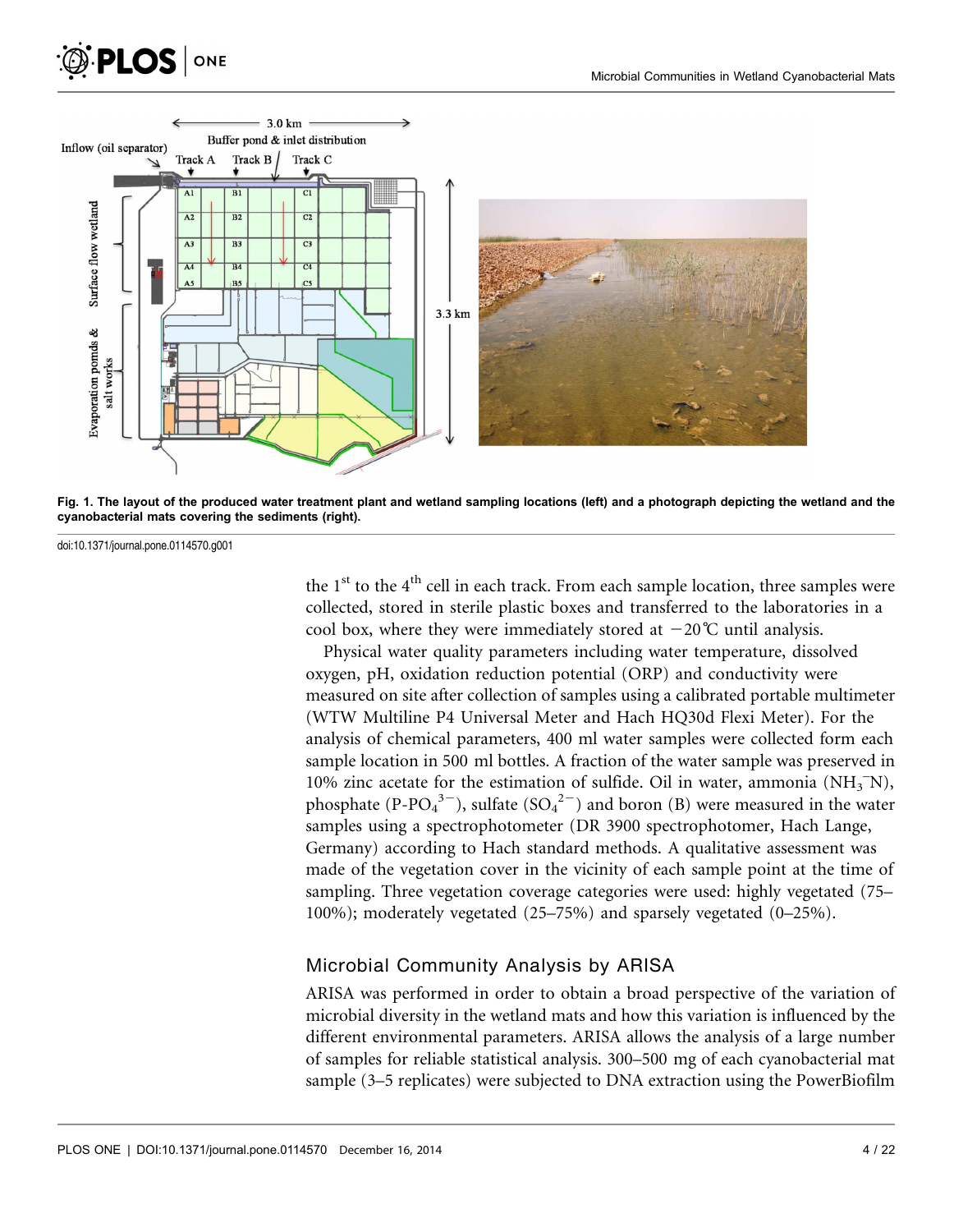DNA isolation kit (MOBIO laboratories, Inc., Carlsbad, CA) according to the manufacturer's instructions. Polymerase chain reaction (PCR) amplification was performed in triplicate for each DNA extract with the same amounts of DNA (as determined by Nanodrop, Thermo Scientific, Germany) using the universal primer ITSF (5'-GTCGTAACAAGGTAGCCGTA-3') and the FAM-labelled eubacterial ITSReub primer (5'-GCCAAGGCATCCACC-3') [\[19\]](#page-18-0). PCR cycling conditions consisted of an initial denaturation step at 94 $\degree$ C for 3 min, followed by 30 cycles of 94 °C for 45 s, 55 °C for 45 s, 72 °C for 90 s, and a final extension step of 72°C for 5 min. Each PCR reaction contained  $1 \times$  PCR buffer (Promega, Madison, WI, USA), 2.5 mM  $MgCl<sub>2</sub>$  (Promega), 0.25 mM of 40 mM dNTP mix (Promega), bovine serum albumin (3  $\mu$ g  $\mu$ l<sup>-1</sup>, final concentration), 25 ng extracted DNA, 0.05 units GoTaq polymerase (Promega) and 400 nM each of the forward and reverse primers. The PCR products were purified using Sephadex G-50 Superfine (Sigma-Aldrich, Munich, Germany). One hundred and fifty ng of DNA was then mixed with 0.5  $\mu$ l of internal size standard MapMarker 1000 ROX (50–1000 bp; BioVentures Inc., Washington, DC, USA) and the amplified fragments were discriminated by capillary electrophoresis on an ABI PRISM  $3130 \times l$  Genetic Analyzer (Applied Biosystems). The ARISA profiles were analyzed using the GeneMapper software v 3.7 (Applied Biosystem, Carlsbad, CA, USA). The total peak area per sample was normalized to one and only fragments between 100–1000 bp were considered. A ''fixed window'' binning strategy with a bin size of 2 bp was applied to the ARISA data [\[20\],](#page-18-0) and the binning frame that offered the highest pairwise similarities among samples was subjected to multivariate analyses (see below). An operational taxonomic unit  $(OTU<sub>ARISA</sub>)$  was considered present in a given sample only if it was detected at least twice among the three replicated PCRs from the DNA extracts of that particular sample [\[20\].](#page-18-0)

Statistical analysis of ARISA fingerprints was carried out using the PAST program (Paleontological Statistics, ver. 1.47, http:\\folk.uio.no\ohammer\past) and the R v.2.15.0 statistical platform using the *vegan* package [\[21\]](#page-18-0). The consensus ARISA table containing samples by  $OTUs<sub>ARISA</sub>$  was used to calculate pairwise similarities among samples based on Bray-Curtis dissimilarity index. A multivariate analysis of all sites was performed using multidimensional scaling (MDS) based on Bray-Curtis dissimilarities as described in [\[22\]](#page-18-0) to examine for significant differences in mat communities in different tracks and at different levels of oil pollution, NH<sub>3</sub> N concentrations and plant densities. Ordination of the Bray-Curtis dissimilarities was performed using non-metric MDS, with 100 random restarts, taking into account the presence/absence as well as the relative fluorescence intensity (RFI) of peaks in the ARISA profiles of all samples. The MDS results were plotted in two dimensions. Analysis of similarities (ANOSIM) with Bonferroni corrected P values was carried out to test for significant differences between the defined sample groupings. ANOSIM produces a sample statistic  $(R)$ , which represents the degree of separation between test groups  $[23]$ . OTU<sub>ARISA</sub> partitioning was used to find out the number of OTU<sub>SARISA</sub> that are specific for each dataset in the MDS analysis and the number of shared  $\text{OTUs}_{\text{ARISA}}$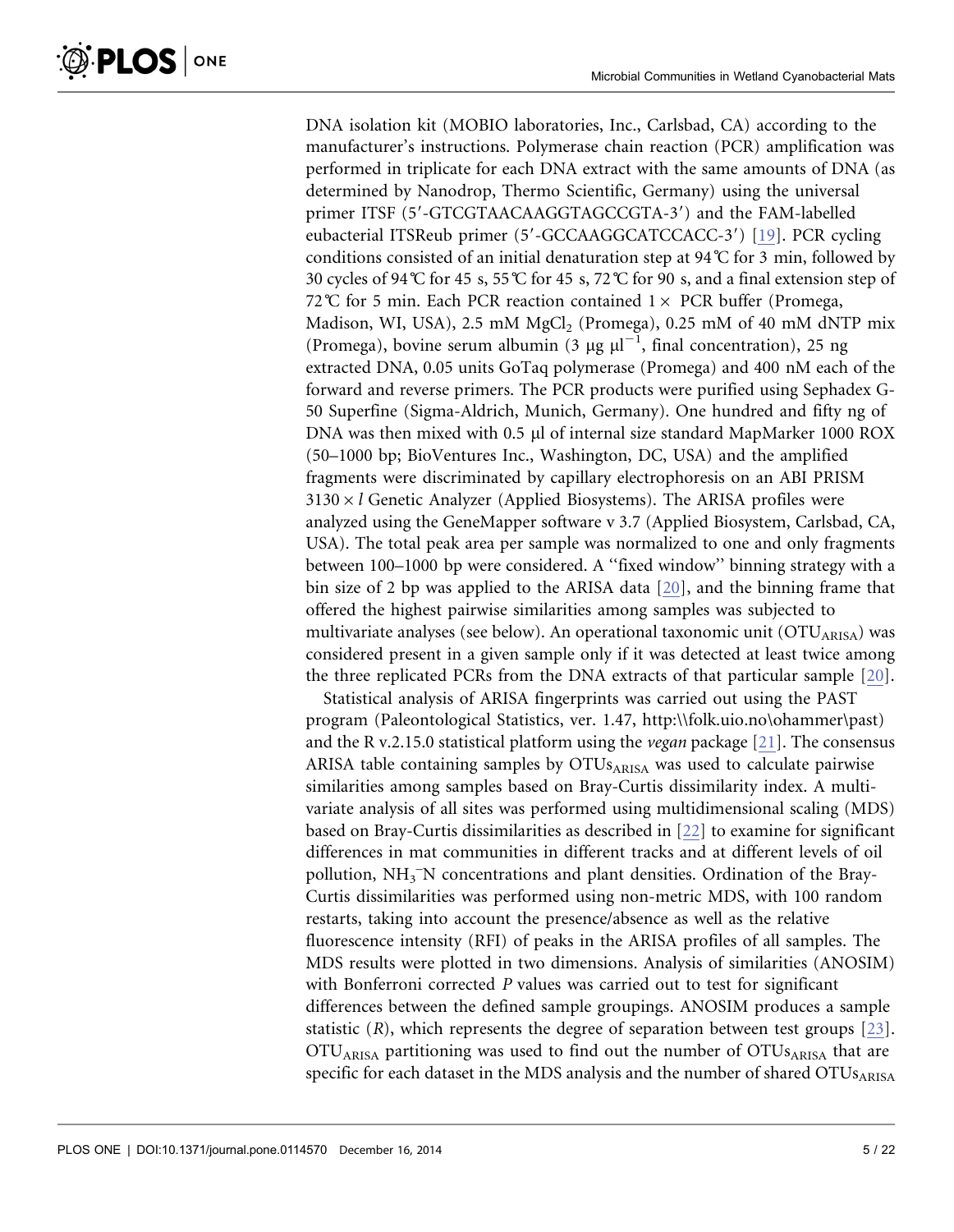between different datasets. This was done on ARISA datasets using Microsoft Excel and a custom R script [\[20\]](#page-18-0).

Canonical redundancy analysis (RDA) was used to investigate the significance of wastewater physical and chemical parameters on the structure of microbial communities in the wetland mats. ARISA profiles were first Hellinger transformed [\[22\]](#page-18-0) and the effect of different parameters were investigated by canonical variation partitioning [\[22\]](#page-18-0), where the variation and covariation of these parameters were partitioned into pure and covarying fractions. For each response data model, the most significant variables (i.e. oil in water,  $NH_3$ <sup>-</sup>N, water temperature and  $SO_4^2$ <sup>-</sup>) were selected by redundancy analysis using stepwise selection and by minimizing the Akaike Information Criterion. Statistical significances were assessed by 1000 permutation of the reduced models. All statistical calculations were performed with the R statistical platform using the vegan and MASS packages [\[24\].](#page-19-0)

# Pyrosequencing and Sequence Analyses

Pyrosequencing was performed to obtain a taxonomic affiliation of major bacterial classes and genera in the wetland mat communities. Purified DNA extracts were submitted to Molecular Research MR DNA Laboratory (Shallowater, TX, USA) for tag-pyrosequencing. Bacterial tag-encoded FLX amplicon pyrosequencing (bTEFAP) was performed as described before [\[25,](#page-19-0) [26\]](#page-19-0) using the GS FLX titanium sequencing kit XLR70. One-step PCR was performed using a mixture of hot-start and hot-start high fidelity taq polymerases resulting in amplicons that extend 350–450 bp from the 27F region (E. coli rRNA numbering). The bTEFAP sequencing was performed according to the MR DNA protocols (<www.mrdnalab.com>).

Sequence analysis was primarily performed by the MR DNA laboratory using QIIME pipeline [\[27\]](#page-19-0), where barcodes and primers were removed, sequences were denoised and Chimers were removed. OTUs based on a 97% sequence similarity threshold (termed hereafter as  $OTUs<sub>0.03</sub>$  to distinguish them from ARISA-based OTUs) were generated. The sequences were taxonomically classified using GreenGenes database [\[28\].](#page-19-0) Since different pipelines and algorithms have been shown to result in different taxa assignments [\[29,](#page-19-0) [30\],](#page-19-0) we performed an additional analysis using the NGS pipeline of the SILVA rRNA gene database project (SILVAngs) [\[31\]](#page-19-0). Each read was aligned using the SILVA Incremental Aligner (SINA) [\[32\]](#page-19-0) against the SILVA SSU rRNA SEED and quality controlled [\[31\].](#page-19-0) Reads shorter than 50 aligned nucleotides and reads with more than 2% of ambiguities, or 2% of homopolymers, respectively, were excluded from further processing. Identical reads were then identified (dereplication), the unique reads were clustered ( $\text{OTUs}_{0.03}$ ), and the reference read of each  $\text{OTU}_{0.03}$  was classified using cd-hit-est (version 3.1.2; <http://www>. bioinformatics.org/cd-hit) [\[33\].](#page-19-0) The classification was performed by a local nucleotide BLAST search against the nonredundant version of the SILVA SSU Ref dataset (release 115; [http://www.arb](http://www.arb-silva.de)[silva.de](http://www.arb-silva.de)) using blastn (version 2.2.22+; <http://blast.ncbi.nlm.nih.gov/Blast.cgi>) with standard settings [\[34\]](#page-19-0). The classification of each  $\text{OTU}_{0.03}$  reference read was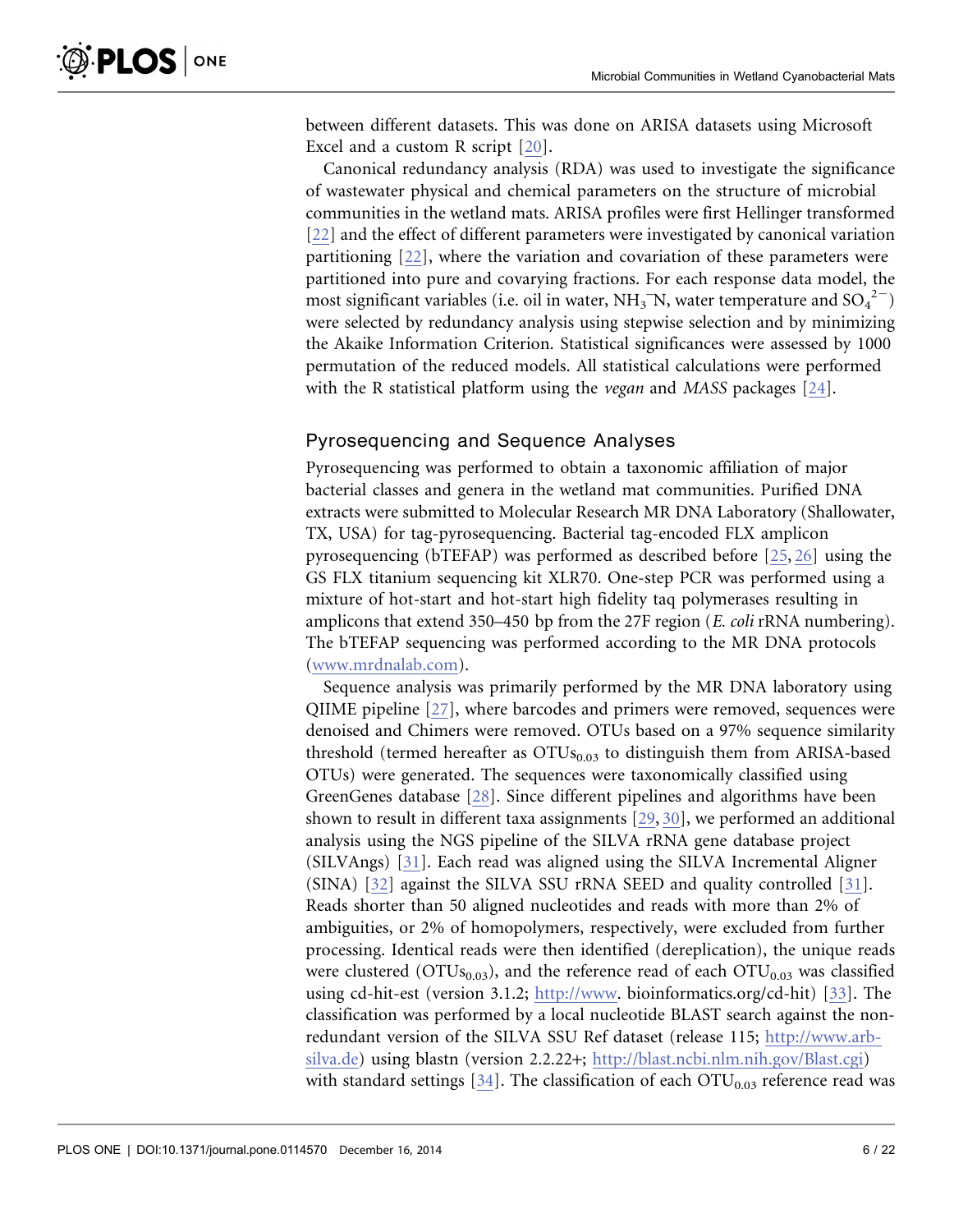mapped onto all reads that were assigned to the respective  $\text{OTU}_{0.03}$ , yielding the number of individual reads per taxonomic path.  $OTU<sub>0.03</sub>$  number and Chao 1 were calculated for each dataset. For large sequence datasets, the average diversity indices were calculated after performing three randomized selections of 12000 sequences, using a custom script. Reads without any BLAST hits or reads with weak BLAST hits, were assigned to the meta group ''No Relative'' in the SILVAngs fingerprint. A heatmap was constructed to compare the distribution of different bacterial genera and families between the different samples. SIMPER (similarity percentage) analysis of the sequence data was performed using PAST program to find out the bacterial genera that account for the community differences in the mat samples from different tracks and in relation to the different levels of oil pollution, NH<sub>3</sub><sup>-</sup>N concentrations and plant densities.

#### Biodegradation Experiments

The ability of mats from Track A (i.e. A1-5) to degrade crude oil was tested in 100 ml flask experiments. Each flask received 0.5 g of fresh mat, 0.5% (v/v) crude oil and 20 ml artificial seawater medium ( $MgCl_2$ .6  $H_2O$  (5.6  $gl^{-1}$ ),  $MgSO_4$ .7  $H_2O$  $(6.8 \text{ gl}^{-1})$ , CaCl<sub>2</sub>.2 H<sub>2</sub>O (1.47 gl<sup>-1</sup>), KCl (0.66 gl<sup>-1</sup>), KBr (0.09 gl<sup>-1</sup>), KH<sub>2</sub>PO<sub>4</sub>  $(0.15 \text{ gl}^{-1})$  and NH<sub>4</sub>Cl  $(0.2 \text{ gl}^{-1})$ , supplemented with trace elements mixtures and vitamins [\[35,](#page-19-0) [36\]](#page-19-0). The flasks were shaken at 90 rpm and incubated at 30˚C under light (2930 Lux intensity). Triplicate treatments were maintained for every sample as well as biotic (oil+dead autoclaved mat) and abiotic (oil only) controls.

Hydrocarbon biodegradation was followed by measuring the concentration of extractable hydrocarbons (mainly  $C_{12}-C_{30}$  saturated alkanes) using gas chromatography-mass spectrometry (GC-MS) after 6 weeks of incubation. Two grams of mats were extracted 3 times in 10 ml dichloromethane (DCM). The pooled extract was filtered with non-absorbent cotton to remove solid particles and the filtrate was evaporated using a rotary evaporator. Hydrocarbons were analyzed using a GC-MS, equipped with a flame ionization detector and a 30 m $\times$ 250  $\mu$ m capillary column (Rtx-5MS) and were quantified using an external standard ( $C_7$ –  $C_{30}$ ). Helium gas was used as a carrier at a flow rate of 1 ml min<sup>-1</sup> and the injector and detector were maintained at 290˚C. The oven temperature was programmed from 80°C (initial hold time 2 min) to 290°C (final hold time 30 min) at a rate of  $10^{\circ}$ C min<sup>-1</sup>. The percent degradation of each alkane was calculated by applying the formula (control – treatment)/control\*100).

#### Nucleotide sequence accession number

Sequence data from this study were submitted to the NCBI Sequence Read Archive (SRA) under the accession number (Bioproject: PRJNA258311).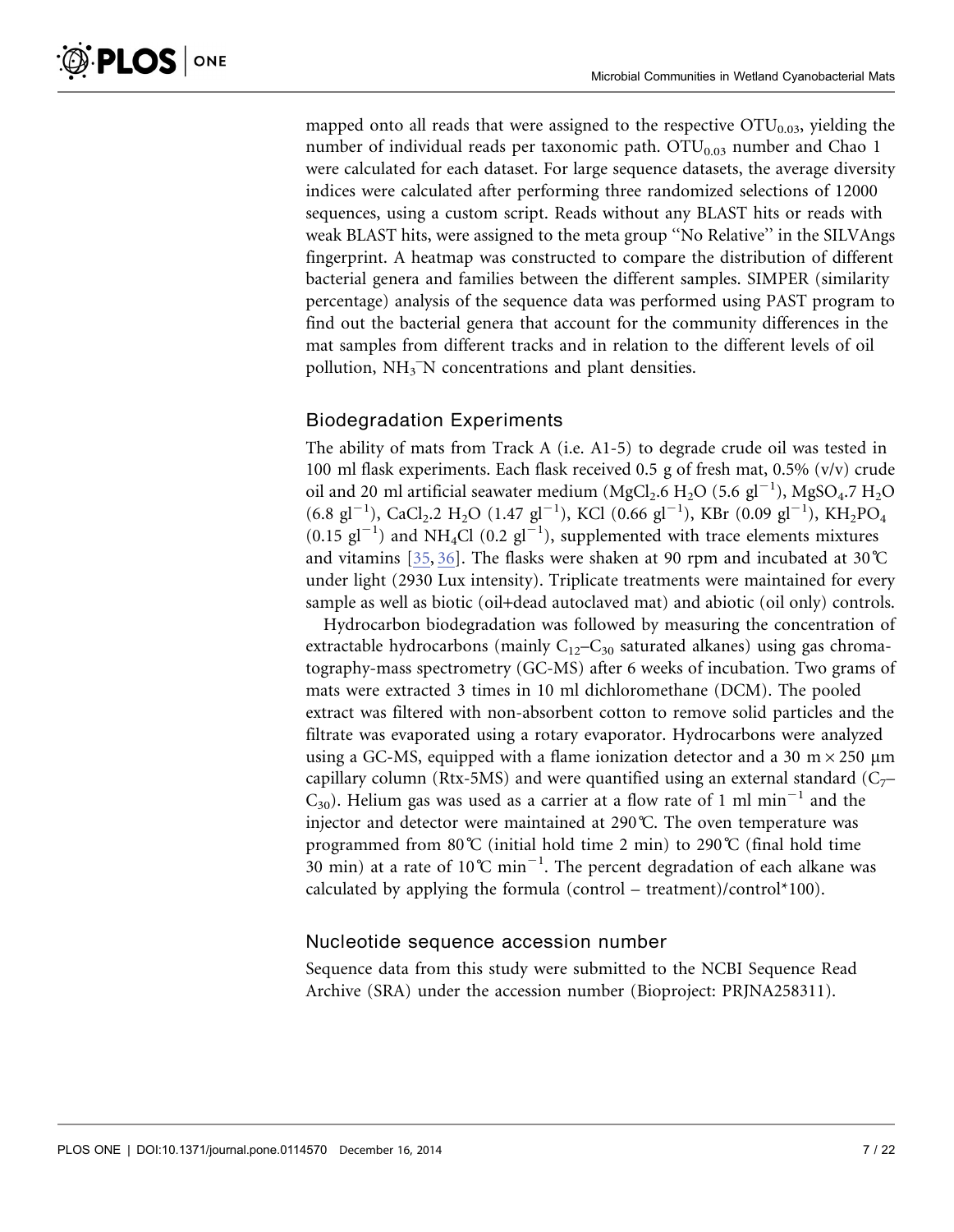# **Results**

#### Wastewater Physical and Chemical Characteristics

Oil in water content ranged between 0.1 to 23.6 mg  $I^{-1}$ , with decreasing concentrations from sample points 1 to 5 (wetland inlet to outlet) in the three Tracks A, B and C [\(Table 1](#page-8-0)). The water temperature in the different cells showed differences, with values between 26 to 36˚C and with slightly warmer waters in Track A than in Track B and C. The highest temperatures were measured in the heavily polluted cells A1, B1 and C1. These cells also had higher nutrient concentrations (NH<sub>3</sub><sup>-</sup>N and P-PO<sub>4</sub><sup>3-</sup>), but less dissolved oxygen, compared to the others. pH and conductivity showed an increase from sample points 1 through 5 within each wetland track. The sample locations A1, A3, B2 and C1 exhibited the highest coverage of wetland plants, whereas locations A2, A5, B1 and B5 contained little or no vegetation.

#### Fingerprinting Analysis

The ARISA dataset yielded a pool of 353 distinct OTUs<sub>ARISA</sub> (i.e. binned ARISA peaks) distributed among all samples, with average numbers ranging from 105 to 167 OTUs<sub>ARISA</sub> [\(Fig. 2A\)](#page-9-0). Average OTU<sub>ARISA</sub> numbers in the mats from the sample points with highest oil contamination level (i.e. A1, A2, B1, B2, C1 and C2) were significantly ( $P<0.001$ ) lower than in other sites (except in the case of A2). Pairwise comparison of presence/absence of  $OTUs<sub>ARISA</sub>$  in the mats from different sample points was calculated to find out how many  $OTUs_{ARISA}$  are shared among the different communities  $(Fig. 2B)$  $(Fig. 2B)$ . In all tracks, the number of shared OTUs<sub>ARISA</sub> from each location did not exceed 60% in most cases ([Fig. 2B\)](#page-9-0). The highest number of shared  $\text{OTUs}_{\text{ARISA}}$  (i.e. 82%) was observed between B4 and C3 and the lowest (i.e. 23%) was between A1 and C1.

When variations in bacterial community composition were visualized in a twodimensional space using multivariate analyses of ARISA profiles [\(Fig. 3\)](#page-9-0), bacterial communities of the three tracks clustered together ([Fig. 3A\)](#page-9-0) and were not significantly different (ANOSIM  $R=0.15$ , Bonferroni-corrected  $P=0.07$ ). Out of the 353 identified OTUs $_{ARISA}$ , 165 OTUs $_{ARISA}$  (i.e. 47%) were found common in the mats from the three tracks but 39, 31 and 12  $\text{OTUs}_{\text{ARISA}}$  were ubiquitous residents of mats from Tracks A, B and C, respectively (S1A Figure). NMDS ordination based on the oil-contamination level placed the microbial communities in three separate clusters and this dissimilarity was supported by an ANOSIM R value of 0.52 (Bonferroni-corrected  $P=0.002$ , [Fig. 3B](#page-9-0)). The highest number of unique OTUs<sub>ARISA</sub> was detected in the mats exposed to the lowest level of oil contamination [\(S1B Figure](#page-17-0)). The mats' microbial communities were also significantly different when grouped according to  $NH<sub>3</sub>^-N$  concentrations (ANOSIM  $R=0.54$ , Bonferroni-corrected  $P=0.0001$ , [Fig. 3C,](#page-9-0) [S1C Figure](#page-17-0)). Grouping the dataset according to the density of wetland plants in each cell showed that the mats' microbial communities from highly and moderately vegetated tracks were significantly different from each other (ANOSIM  $R=0.43$ ,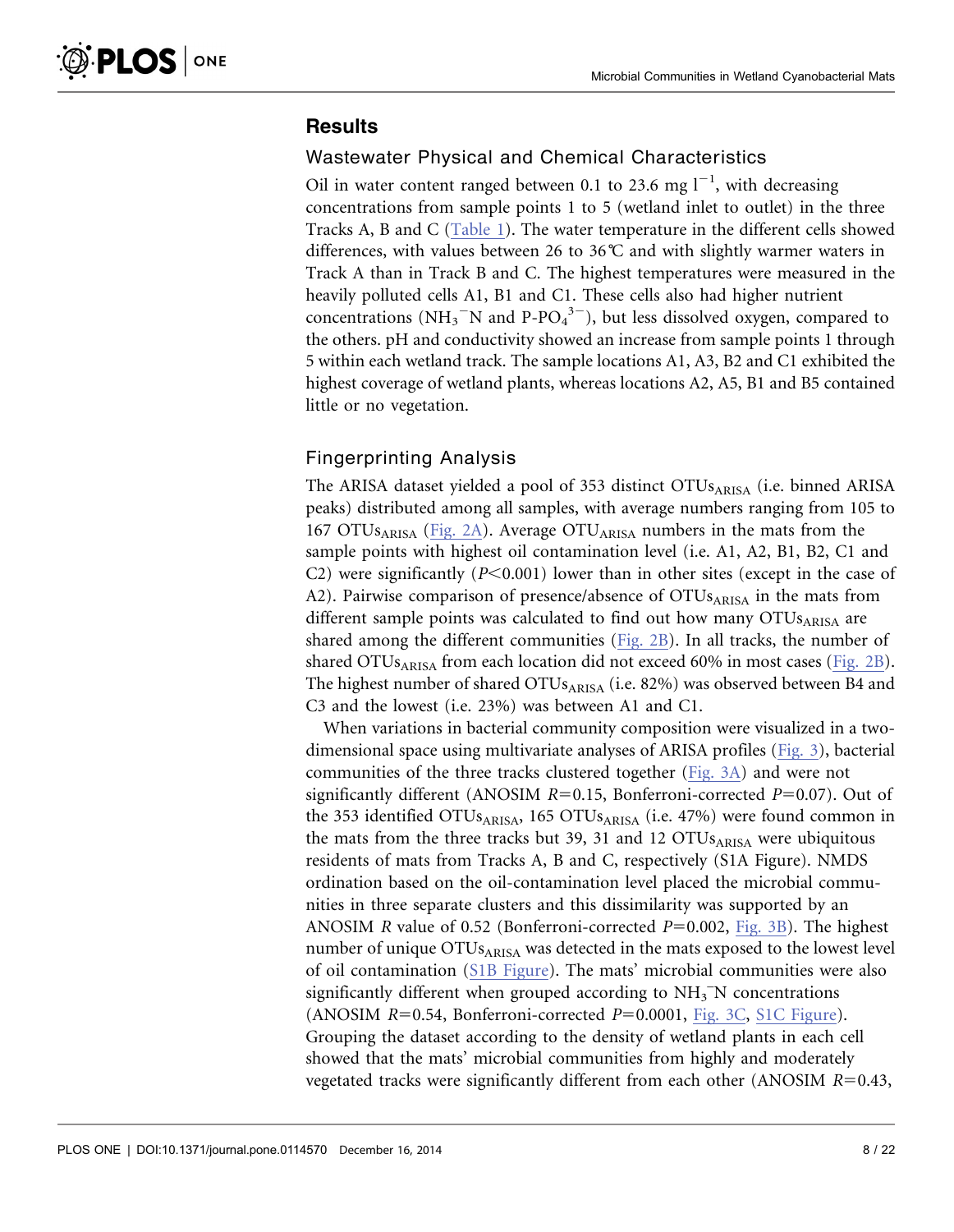|                                                                                | Table 1. Physical-chemical water quality characteristics of the different wetland sample locations, where the cyanobacterial mats were collected |                                       |                        |                                                                 |                           |                              |                            |                |               |                                                     |                                               |                |                                             |                       |                                              |
|--------------------------------------------------------------------------------|--------------------------------------------------------------------------------------------------------------------------------------------------|---------------------------------------|------------------------|-----------------------------------------------------------------|---------------------------|------------------------------|----------------------------|----------------|---------------|-----------------------------------------------------|-----------------------------------------------|----------------|---------------------------------------------|-----------------------|----------------------------------------------|
| <b>Track</b>                                                                   | $\overline{\mathbf{z}}$                                                                                                                          | $\lambda$                             | $\lambda$ 3            | $\mathbf{z}$                                                    | A <sub>5</sub>            | $\overline{a}$               | B <sub>2</sub>             | B <sub>3</sub> | <b>B4</b>     | B5                                                  | $\overline{c}$                                | C <sub>2</sub> | ී                                           | 3                     | ပိ                                           |
| Oil in water $23.6 \pm$<br>(mg l <sup>-1</sup> ) 6.2                           |                                                                                                                                                  | $15.7 +$<br>12.2                      | $\frac{1}{1}$ .        | $^{+}$<br>3 2<br>0 2                                            | $\frac{+1}{20}$           | $12.9 + 1.9$                 | $44$<br>$44$<br>$4$        | $7.3 \pm 13.8$ | $0.8 + 0.3$   | $\begin{array}{c} 1 + 1 \\ 0 \\ 0 \\ 4 \end{array}$ | $\frac{14.8}{1.3}$                            | $2.4 + 0.8$    | $0.8$<br>0.8                                | $\frac{+1}{0}$<br>0.0 | $\begin{array}{c} +1 \\ -0 \\ 0 \end{array}$ |
| Water<br>tempera-<br>ture<br>(°C)                                              | $36.1 +$<br>4.6                                                                                                                                  | $28.2 +$<br>5.9                       | $7.2$<br>7.2           | $28.4 +$<br>6.9                                                 | 28.8 <sub>±</sub><br>7.0  | $33.8 + 1.7$                 | $27.8 \pm$<br>33           | $26.8 + 2.6$   | $26.3 + 3.3$  | 26.6±<br>3.2                                        | $\frac{32.1}{2.3}$                            | $28.0 \pm 1.9$ | 27.2 <sub>±</sub><br>$\overline{4}$         | $27.0 +$<br>1.1       | $26.1 \pm 1.1$                               |
|                                                                                | $3.2 + 0.6$                                                                                                                                      | $\frac{1}{1}$ 4<br>$\frac{1}{4}$      | $0.3 + 0.1$            | $\bf +$<br>$\frac{20}{20}$                                      | $\frac{+1}{0.7}$          | $3.1 + 0.5$                  | $11/2$<br>$-2$             | $0.4 + 0.5$    | $0.3 + 0.2$   | $\frac{1}{3}$<br>0.7                                | $\frac{1}{3}$<br>0.3                          | $1.0 + 0.5$    | $0.0 + 0.0$                                 | $\frac{1}{20}$        | $\frac{1}{20}$                               |
| $NH_3^- N$<br>(mg $I^{-1}$ )<br>P-PO <sub>4</sub> <sup>3-</sup><br>(mg $I-1$ ) | $\begin{array}{c} 1, 8 \\ 0.3 \end{array}$                                                                                                       | $0.4 + 0.2 + 0.0$                     | $0.2 + 0.1$            | $+1$<br>004                                                     | $\frac{1}{0.7}$           | $0.6 + 0.2$                  | $0.3 +$<br>0.2             | $0.3 + 0.1$    | $0.4 + 0.1$   | $\frac{4}{3}$<br>0.7                                | $\frac{+1}{0.7}$                              | $0.2 + 0.1$    | $\begin{array}{c} 1 + 1 \\ 0.2 \end{array}$ | $\frac{3}{0.7}$       | $\frac{+}{0.1}$<br>$\overline{0}$            |
| Dissolved<br>oxygen<br>(mg l <sup>-1</sup> )                                   |                                                                                                                                                  | $\frac{6}{21}$                        | $8.0 + 3.4$            | $\pm$<br>$\begin{smallmatrix} 6 & 0 \\ 0 & 0 \end{smallmatrix}$ | $\frac{4}{3}$ 2<br>2.2    | $0.8 + 0.3$                  | $\frac{1}{5.0} +$          | $6.1 \pm 0.9$  | $6.3 \pm 1.8$ | $7.5 +$<br>1.1                                      | $\frac{1}{4}$ 0.0                             | $5.6 + 1.5$    | $74.6$<br>0.6                               | $\frac{9}{17}$<br>0.6 | $734$<br>0.8                                 |
| $rac{1}{2}$                                                                    | $774$<br>0.2                                                                                                                                     | $\frac{1}{8}$<br>0.1                  | $8.3 + 0.2$            | $\pm$<br>$rac{5}{8}$                                            | $\frac{+}{8}$<br>0.1      | $7.9 + 0.1$                  | $8.1 +$<br>$\overline{0}$  | $8.2 + 0.1$    | $8.4 + 0.2$   | $\frac{+}{8}$<br>0.1                                | $\begin{array}{c} +1 \ 0 \ 0 \ 0 \end{array}$ | $8.1 + 0.1$    | $\frac{1}{3}$<br>8.2                        | $\frac{+1}{8}$<br>8.0 | $\frac{+1}{5}$ 5.                            |
| Conductiv- $10.6 \pm$<br>tiy $0.3$<br>(mS cm <sup>-1</sup> )                   |                                                                                                                                                  | $\frac{111}{11}$                      | $\frac{11.8}{4}$       | $\frac{12.2}{0.5}$                                              | $13.4 +$<br>1.3           | $10.9 + 0.3$                 | $\frac{11.3}{0.2}$         | $12.0 \pm 0.3$ | $12.8 + 0.7$  | $14.4 \pm$<br>$\overline{1}$                        | $\frac{10.9}{0.2}$                            | $11.4 + 0.2$   | $12.1 \pm$<br>0.4                           | $\frac{14.1}{0.6}$    | $17.5 +$<br>1.0                              |
|                                                                                | ORP (mV) $-287.6 \pm 23$                                                                                                                         | $85.7 +$<br>89                        | $\frac{103.0 \pm}{84}$ | $117.6 +$<br>65                                                 | $110.8 +$<br>74           | $-252.4 +$<br>$\overline{4}$ | $35.0 \pm$<br>88           | $92.1 \pm 69$  | $71.2 + 66$   | 76.4 ±<br>89                                        | $-125.3 + 236$                                | $66.4 \pm 74$  | 84.5±<br>68                                 | $71.1 +$<br>62        | 67.6 ±<br>60                                 |
| $SO_4^{2-}$<br>(mg $I^{-1}$ )                                                  | $309.0 +$<br>38                                                                                                                                  | $328.6 +$<br>30                       | $\frac{370.2}{29}$     | $\frac{416.4 \pm}{34}$                                          | 448.6±<br>$\overline{73}$ | 291.7±30                     | $315.4 +$<br>$\frac{8}{3}$ | $375.0 \pm 16$ | $408.9 + 18$  | 448.7 ±<br>42                                       | $297.2 +$<br>26                               | $357.8 + 38$   | $395.2 +$<br>36                             | $474.4 +$<br>33       | 565.0<br>$\overline{11}$                     |
| $\begin{array}{lll} \text{Boron} \\ (mg \, \text{I}^{-1}) \end{array}$         | $4.9 + 0.0 + 2.0$                                                                                                                                | $4.9 + 0.0 + 2.0$                     | $5.4 + 1.6$            | $+$<br>3<br>6 2<br>9                                            | 5.96<br>5.96              | $5.4 + 0.8$                  | $5.6 \pm$<br>0.9           | $6.3 + 1.5$    | $7.0 + 1.4$   | $7.6 + 3.0$                                         | $5.0 +$<br>0.6                                | $5.6 + 1.3$    | $0.8$<br>0.8                                | 74.3                  | $\frac{1}{5}$<br>0.8                         |
| Vegetation                                                                     | $\dagger$                                                                                                                                        | $\begin{array}{c} \hline \end{array}$ | $\ddagger$             |                                                                 | $\mathsf{I}$              | $\overline{\phantom{a}}$     | $\ddagger$                 | $^{+}$         | $\! + \!$     | $\mathsf{I}$                                        | $\ddagger$                                    | $^{+}$         | $\qquad \qquad +$                           | $^{+}$                | $^{+}$                                       |
|                                                                                | ++ highly vegetated (75–100%); +moderately vegetated (25–75%); - sparsely vegetated (0–25%). ORP: Oxidation reduction potential                  |                                       |                        |                                                                 |                           |                              |                            |                |               |                                                     |                                               |                |                                             |                       |                                              |

# <span id="page-8-0"></span> $\mathcal{D}$  PLOS | ONE

doi:10.1371/journal.pone.0114570.t001

doi:10.1371/journal.pone.0114570.t001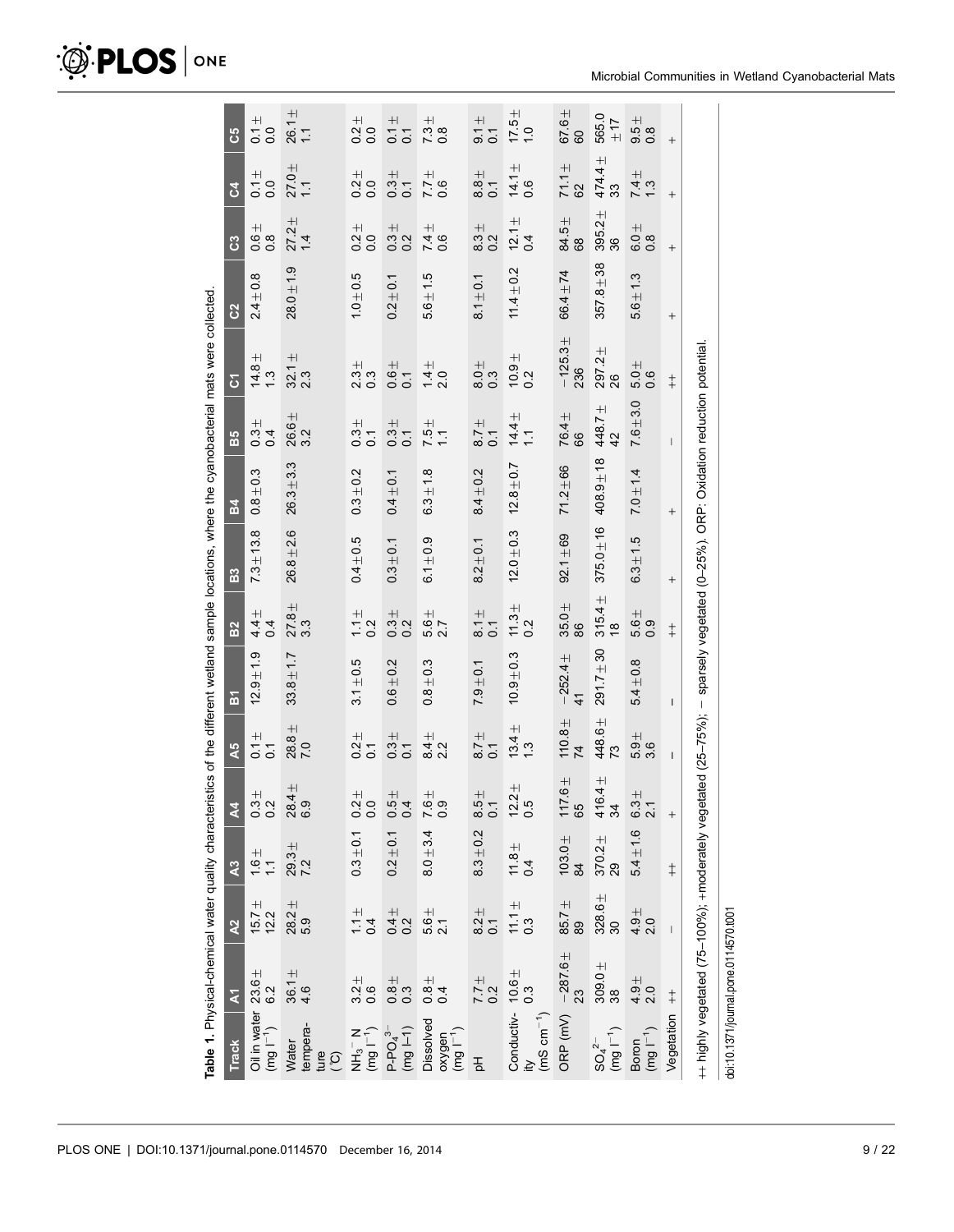<span id="page-9-0"></span>



Fig. 2. (A) ARISA-derived operational taxonomic (OTUs<sub>ARISA</sub>) numbers from all wetland mat samples. The median of each dataset is represented by middle line in each box. Common alphabetic superscripts denote no significant difference in OTU<sub>ARISA</sub> number within the same track using Tukey's test, the mats with less than 5 replicates were not statistically compared. (B) Percentage of OTUsARISA that are shared between the investigated mats.

doi:10.1371/journal.pone.0114570.g002

Bonferroni-corrected  $P=0.0003$ , Fig. 3D) than from the mats with sparse vegetation, where they showed some overlap. The shared OTUs<sub>ARISA</sub> between the mats from sparsely vegetated tracks and the mats from moderately and highly vegetated tracks were 51 and 27 OTUsARISA, respectively ([S1D Figure](#page-17-0)).

To obtain additional information on the environmental parameters that contributed to the variations of the microbial communities in the wetland mats, the relationships between ARISA fingerprints and all measured physical and chemical parameters [\(Table 1\)](#page-8-0) were statistically evaluated ([Table 2](#page-10-0)). All parameters, except Boron, significantly contributed to the variations in ARISA



Fig. 3. Non-metric multidimensional scaling (NMDS) ordination (based on a Bray-Curtis distance matrix) of ARISA fingerprints from the wetland mat samples based on analyzed subgroups. ANOSIM was used to test whether the bacterial communities are significantly different. A) depicts the ordination plot of investigated tracks, where ANOSIM showed no significance differences among the mats from different tracks ( $R=0.15$ , Bonferroni corrected  $P=0.07$ ). B) ordination based on oil levels shows significant dissimilarities among the different subgroups (ANOSIM  $R=0.52$ , Bonferroni corrected  $P=0.0001$ ). C) ordination based on ammonia concentrations shows the formation of two separate clusters (ANOSIM  $R=0.54$ . Bonferroni corrected  $P=0.0001$ ). D) ordination plot based on plant densities shows a significant dissimilarity between the moderately vegetated and the highly vegetated mats (ANOSIM  $R=0.43$ , Bonferroni corrected  $P=0.0001$ ) but not between the sparsely vegetated and the others mats.

doi:10.1371/journal.pone.0114570.g003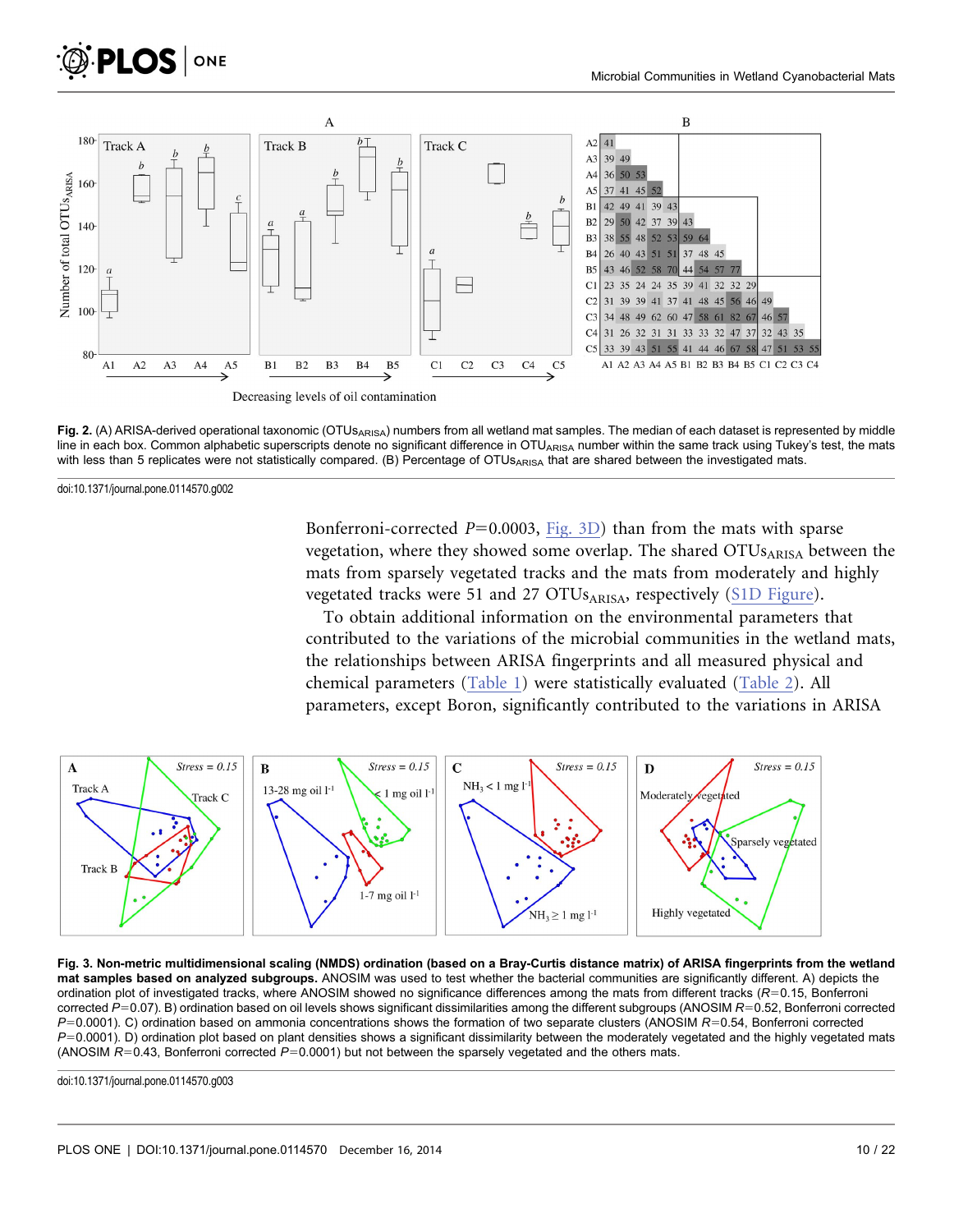<span id="page-10-0"></span>Table 2. Effects of contextual parameters on variation in the wetland mat bacterial community structure.

| <b>Explanatory factors</b> | <b>Effect</b> | $R^2$ (%) | F-ratio | P value    |
|----------------------------|---------------|-----------|---------|------------|
| Oil in water               | Total         | 11        | 2.75    | $0.001***$ |
|                            | Pure          | 0.6       | 1.08    | ns         |
| Water temperature          | Total         | 9.6       | 2.45    | $0.001***$ |
|                            | Pure          | 3.3       | 1.45    | $0.061 -$  |
| $NH_3^-$ N                 | Total         | 11        | 2.74    | $0.001***$ |
|                            | Pure          | 2.2       | 1.3     | ns         |
| $P-PO43-$                  | Total         | 4.9       | 1.71    | $0.016*$   |
| Dissolved oxygen           | Total         | 10.4      | 2.62    | $0.002**$  |
| pH                         | Total         | 8.3       | 2.27    | $0.001***$ |
| Conductivity               | Total         | 6.1       | 1.91    | $0.009**$  |
| <b>ORP</b>                 | Total         | 8.6       | 2.32    | $0.003**$  |
| $SO_4{}^{2-}$              | Total         | 9.8       | 2.51    | $0.001***$ |
|                            | Pure          | 4.8       | 1.66    | $0.025*$   |
| <b>Boron</b>               | Total         | 6.6       | 1.98    | ns         |

Total and pure effects (i.e. when controlling for all other factors of the analysis) of explanatory factors were calculated by using canonical redundancy analysis (RDA) models. The proportion of explained community variation is expressed as  $R<sup>2</sup>$  values. Significances of the respective F-ratios were tested by performing 1000 Monte Carlo permutation tests and are indicated by · marginally significant (P  $\leq$  0.1), \* significant (P  $\leq$  0.05), \*\* very significant (P  $\leq$  0.01), \*\*\* highly significant ( $P \le 0.001$ ), and ns when not significant ( $P > 0.05$ ).

doi:10.1371/journal.pone.0114570.t002

| Sample ID      | <b>Total number</b><br>of sequences | % of sequences<br>with no relative | $%$ of OTUs $0.03$ <sup>†</sup><br><b>Singletons</b> <sup>\$</sup> | <b>Number of</b><br>$OTUs$ <sub>0.03</sub> † | Chao-1 |
|----------------|-------------------------------------|------------------------------------|--------------------------------------------------------------------|----------------------------------------------|--------|
| A <sub>1</sub> | 40718                               | 4.5                                | 3.0                                                                | 1386*                                        | 2882*  |
| A2             | 20962                               | 13.4                               | 8.6                                                                | 2939*                                        | 4811*  |
| A3             | 43230                               | 8.7                                | 3.0                                                                | 1397*                                        | 2585*  |
| A4             | 23006                               | 17.0                               | 9.3                                                                | 3089*                                        | 5510*  |
| A <sub>5</sub> | 35869                               | 7.6                                | 4.3                                                                | 1848*                                        | 3265*  |
| <b>B2</b>      | 14584                               | 8.4                                | 6.2                                                                | 1867*                                        | 2943*  |
| B <sub>3</sub> | 12508                               | 11.0                               | 8.8                                                                | 2348                                         | 3767   |
| <b>B4</b>      | 12644                               | 10.6                               | 8.8                                                                | 2445                                         | 3848   |
| B <sub>5</sub> | 11530                               | 13.9                               | 8.7                                                                | 2232                                         | 3526   |
| C <sub>1</sub> | 15397                               | 5.8                                | 4.3                                                                | 1418*                                        | 2210*  |
| C <sub>2</sub> | 10578                               | 9.3                                | 6.1                                                                | 1455                                         | 2238   |
| C <sub>3</sub> | 16406                               | 7.3                                | 4.4                                                                | 1503*                                        | 2399*  |
| C <sub>4</sub> | 13090                               | 7.8                                | 8.1                                                                | 2198                                         | 3820   |
| C <sub>5</sub> | 12184                               | 16.7                               | 7.1                                                                | 2048                                         | 3049   |

Table 3. Pyrosequencing and bacterial diversity estimators for the constructed wetland mat samples.

The diversity indices marked with an asterisk represent the average values calculated after performing three randomized sampling of the sequences to enable comparison among different samples.

{ Operational taxonomic unit at 3% sequence dissimilarity; \$ Singletons are sequences that were observed once.

doi:10.1371/journal.pone.0114570.t003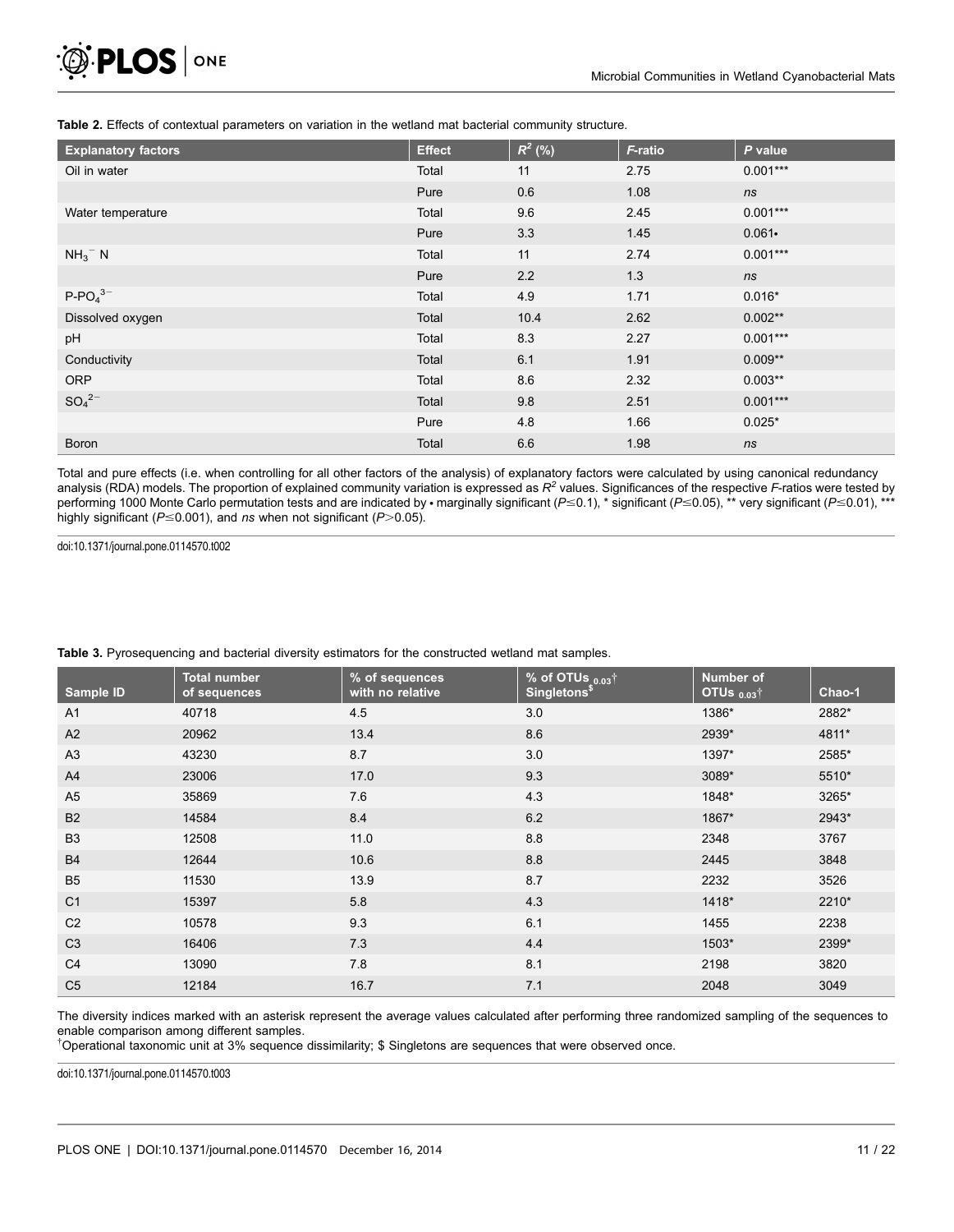<span id="page-11-0"></span>



Fig. 4. (A) Sequence frequency in the investigated wetland mat samples (B1 is missing) showing the major encountered bacterial classes. The shape of the symbol represents the number of sequences in each taxonomic bath, the size of the symbol represents the number of  $OTUs<sub>0.03</sub>$  at deeper taxonomic levels with that taxonomic path and the color of the symbol indicates the relative frequency of the taxonomic path within the sample. (B) a heatmap representing a comparison of the relative abundance (% of total sequences) of the major bacterial genera and families in each bacterial class between the different samples. Only the distribution of sulfate reducing bacteria was indicated at the family level either due to the very low abundance of single genera or because of their unresolved taxonomy.

doi:10.1371/journal.pone.0114570.g004

patterns. Among the most important determinants of microbial community composition were oil in water (11% of variance explained),  $NH_3^-N$  (11%), water temperature (9.6%),  $SO_4^2$ <sup>-</sup> (9.8%) and pH (8.3%). Some covariation among factors was detected. Pure effects, which are effects because of a single factor taking all other factors into account, were generally not significant except for  $SO_4^2$ <sup>2-</sup> ([Table 2\)](#page-10-0).

#### Pyrosequencing and Sequence Analysis

A total of 282,706 sequences of 16S rRNA gene were generated and  $\leq$ 17% of the total number of sequences from each sample were unique without any relative ([Table 3](#page-10-0), Fig. 4). The number of detected  $OTUs<sub>0.03</sub>$  ranged between 1386 and 3089. The highest bacterial richness, as determined by the number of  $\text{OTUs}_{0.03}$ and Chao1 index was highest in A2 and A4 samples and lowest in A1 and A3 samples ([Table 2](#page-10-0)).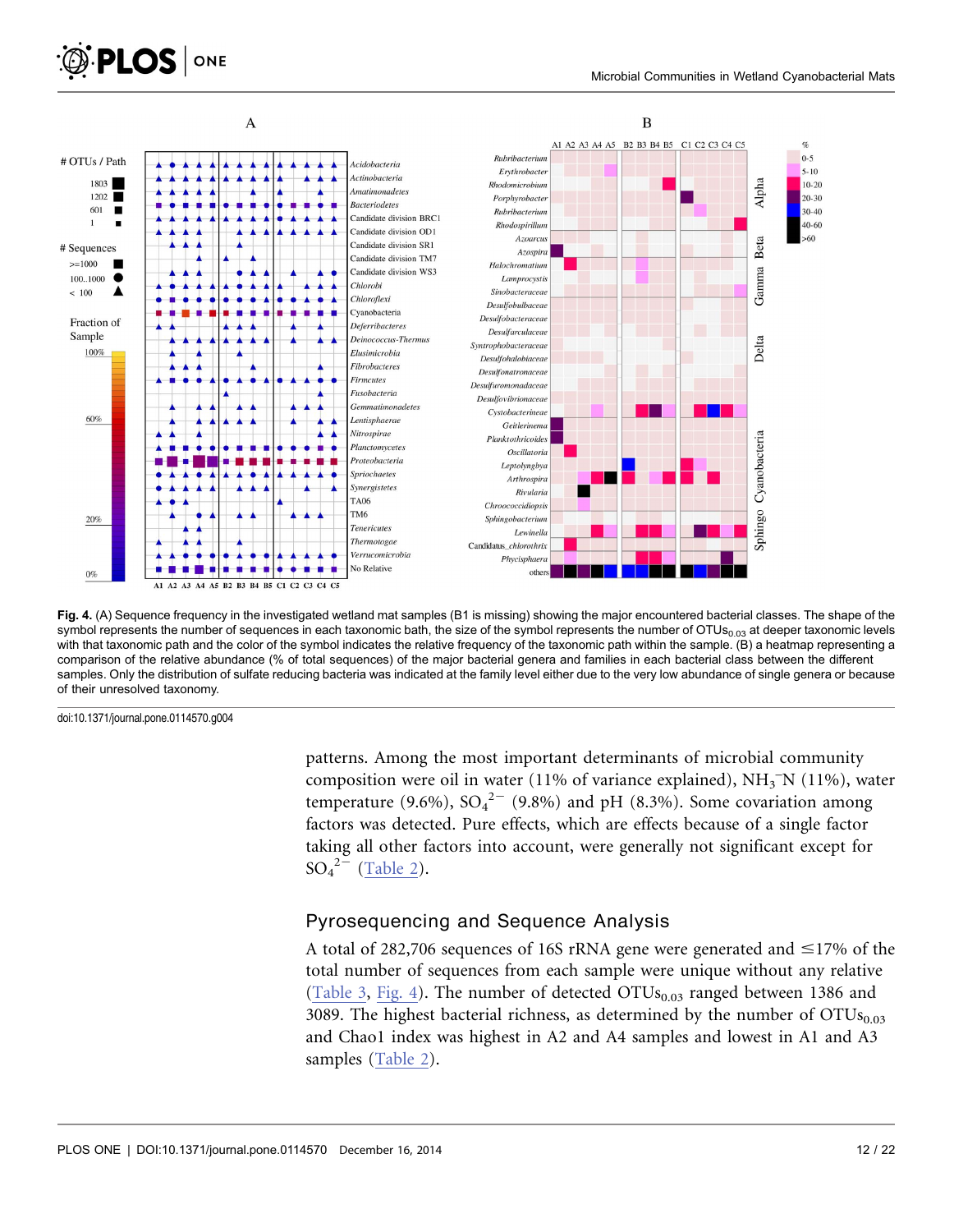Comparison between the sequence analysis data using QIIME and SILVA NG showed slight differences in the taxonomy of sequences, however the affiliation of major classes and genera was generally comparable. Here, we present only the results obtained from the SILVA NG pipeline, but restricted to the genera that were detected by both pipelines. Cyanobacteria constituted a major fraction of microbial communities of all mats with an abundance of 20–72%, 10–57% and 7– 37% of total sequences of Track A, B and C, respectively. In A1 mats, most of the detected cyanobacterial sequences (44%) belonged to the genera Geitlerinema and Planktothricoides ([Fig. 4B\)](#page-11-0). These genera were replaced by Oscillatoria in A2 mats (15%), Rivularia (43%) and Chroococcidiopsis (9%) in A3 mats and by Arthrospira in A4 and A5 mats. In Track B and C mats, the majority of cyanobacterial sequences belonged to the genera Leptolyngbya and Arthrospira.

Among the proteobacterial classes, Alpha-, Beta- Gamma-, and Deltaproteobacteria were most frequently encountered with few sequences from Epsilonproteobacteria ( $\leq$ 1%). These classes exhibited variable distribution among the different mats ([Fig. 4A\)](#page-11-0). Alphaproteobacteria constituted between 3–40% of the total sequences, with higher numbers  $(>18%)$  in the mats from downstream locations (i.e. A4&5, B4&5 and C4&5). The obtained sequences were phylogenetically affiliated to purple non-sulfur bacterial sequences from the families Rhodobacteraceae and Erythrobacteraceae, and the genera Rhodomicrobium, Porphyrobacter, Rubribacterium and Rhodospirillum [\(Fig. 4B](#page-11-0)). Among the rare sequences within the Alphaproteobacteria, sequences related to nitrogen-fixing bacteria of the genera Azospirillum, Rhizobium, Mesorhizobium and *Bradyrhizobium* (each  $\leq$ 1% of total sequences) were encountered.

Betaproteobacteria constituted  $\leq 6\%$  of the total sequences in all mats, except in the A1 mats, where it made up to 30% of the total sequences. 88% of these sequences belonged to the genus Azospira [\(Fig. 4B](#page-11-0)). Few sequences related to the nitrifying bacteria of the genera Nitrospira and Nitrosomonas were encountered. Sequences of the class Gammaproteobacteria exhibited the highest abundance in mats A2 and B3 (20 and 22% of the total sequences, respectively), while comprising between 2 to 10% of the total sequences in other mats. This class contained sequences that belonged to the purple sulfur bacterial genera Halochromatium, Lamprocystis and Sinobacteraceae as well as few other sequences of the nitrifying bacteria of the genus Nitrosococcus. The Deltaproteobacteria was least dominant in Track A mats ( $\leq$ 10%) but its abundance increased in Track B mats (max. 23%) and then again in Track C mats (max. 34%). The majority of sequences of this class belonged to the family Cystobacterineae and a few other sequences belonged to well-known sulfate-reducing bacterial genera, mainly Desulfovibrio and Desulfobacula [\(Fig. 4B](#page-11-0)).

Sequences belonging to the phylum Bacteroidetes were detected in all mats ([Fig. 4A](#page-11-0)). The most detectable sequences of this group belonged to the genera Lewinella and Sphingobacterium. Lewinella sequences were detected in all mats, except A1 mats [\(Fig. 4B](#page-11-0)). In contrast, Sphingobacterium was mainly detected in A1 mats (4% of the total sequences), and was almost absent in other mats ( $\leq 0.1\%$ ). Chloroflexi and Planctomycetes sequences composed  $\leq$ 5% of total sequences in all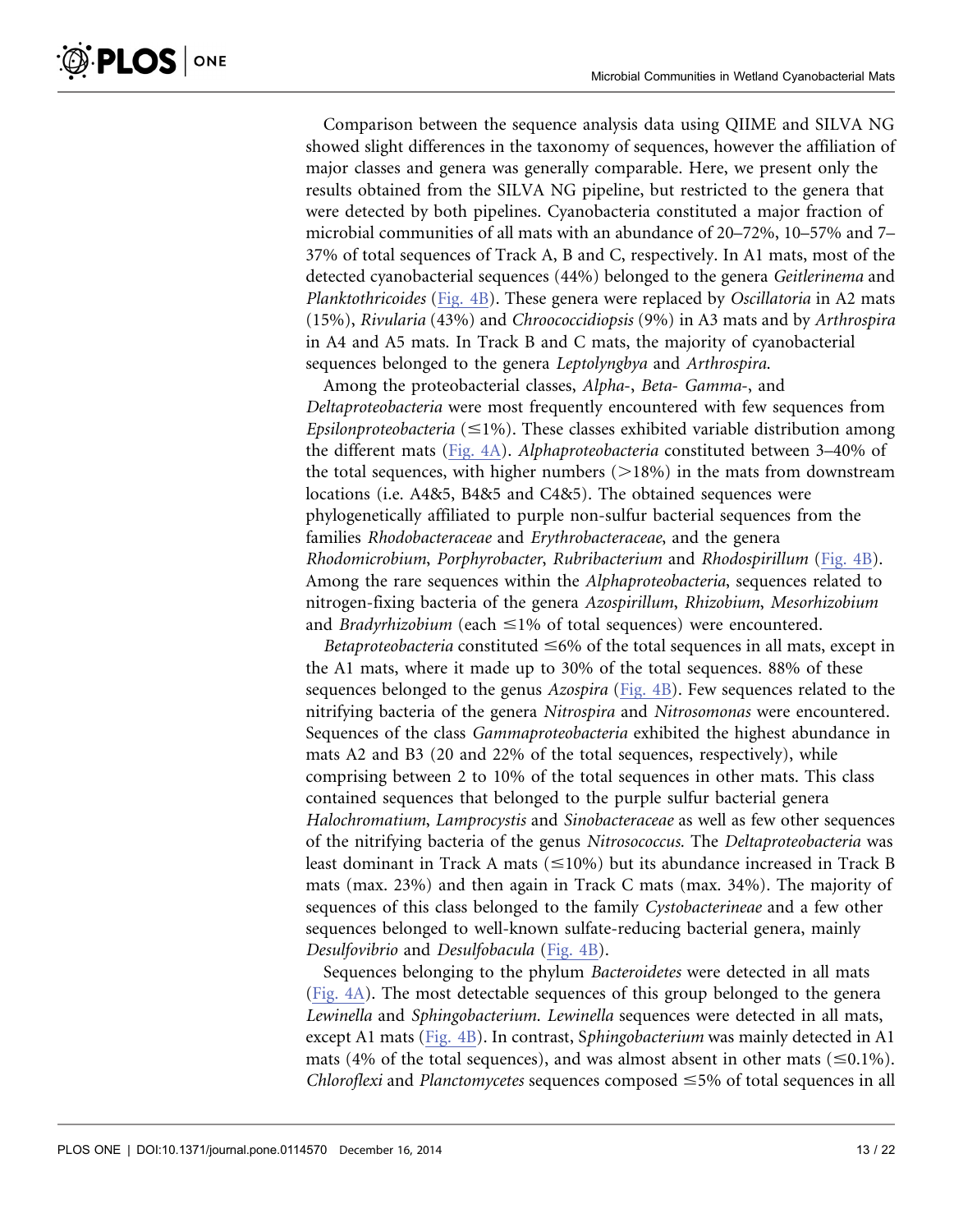mats, except in mat A2 where they constituted up to 19% and 7% of total sequences, respectively ([Fig. 4A\)](#page-11-0). About 85% of the sequences of the Chloroflexi group belonged to Candidatus chlorothrix, a filamentous anoxygenic photoautotroph isolated from Guerrero Negro hypersaline mats in Mexico [\[37\]](#page-19-0) whereas most of the Planctomycetes sequences belonged to the genus Phycisphaera. The remaining less dominant groups ( $\leq 3\%$  of total sequences) were distributed among several other groups [\(Fig. 4A\)](#page-11-0) including Verrucomicrobia, Acidobacteria, Actinobacteria, Chlorobi, Deinococcus-Thermus, Firmicutes and Spirochaetes.

SIMPER analysis performed on pyrosequencing data revealed that the major species that contributed to the dissimilarity between bacterial communities were Arthrospira platensis, Cystobacterineae sp., Leptolyngbya sp., Lewinella sp., Rivularia sp. and Phycisphaera sp. [\(S1 Table\)](#page-17-0). The contribution for any single species did not exceed 15.2%.

# Alkane Biodegradation by Track A Mats

Visual observations of the incubations showed a clear emulsification of oil with time and enhancement of cyanobacterial growth at the end of the experiment. GC analysis showed that all mats from Track A degraded 53–100% of  $C_{12}$  to  $C_{30}$ alkanes already after 6 weeks of incubation ([S2 Table\)](#page-17-0). Some of these alkanes, especially in the lighter fractions, completely disappeared from the GC histograms after 6 weeks [\(S2 Figure\)](#page-17-0).

# **Discussion**

The constructed wetland cyanobacterial mats harbored a high diversity of microorganisms, as indicated by the  $OTUs<sub>0.03</sub>$  richness and Chao index estimates, and microbial biogeography in these mats were influenced by both edaphic and biotic parameters. Microorganisms in these mats were capable of aerobically degrading petroleum compounds, thus contributing to the remediation of oilpolluted waters in the wetland. The microbial communities from Track A, B and C mats formed overlapping clusters in NMDS ordination [\(Fig. 3A](#page-9-0)). Nevertheless, the mats from different locations between the wetland inlet and outlet had clear variations in their microbial community composition. This is clearly reflected by the number of shared OTUs<sub>ARISA</sub> among the different mats, which was  $\leq 60\%$  in most cases ([Fig. 2B\)](#page-9-0). The detected differences in bacterial composition were most likely because of the spatial variation in environmental parameters throughout the wetland. The mats had a large proportion of novel types since in each mat between 4.5% and 17% of the total sequences had no close match in publicly available 16S rRNA gene databases [\(Table 3](#page-10-0)). The uniqueness of these bacteria is probably a result of the harsh environmental conditions of the desert coupled with the long term and continuous exposure to oil contamination. Although we noted differences in taxa assignment when using different analysis pipelines, sequences assigned to the genera Chroococcidiopsis, Deinococcus-Thermus, Halochromatium,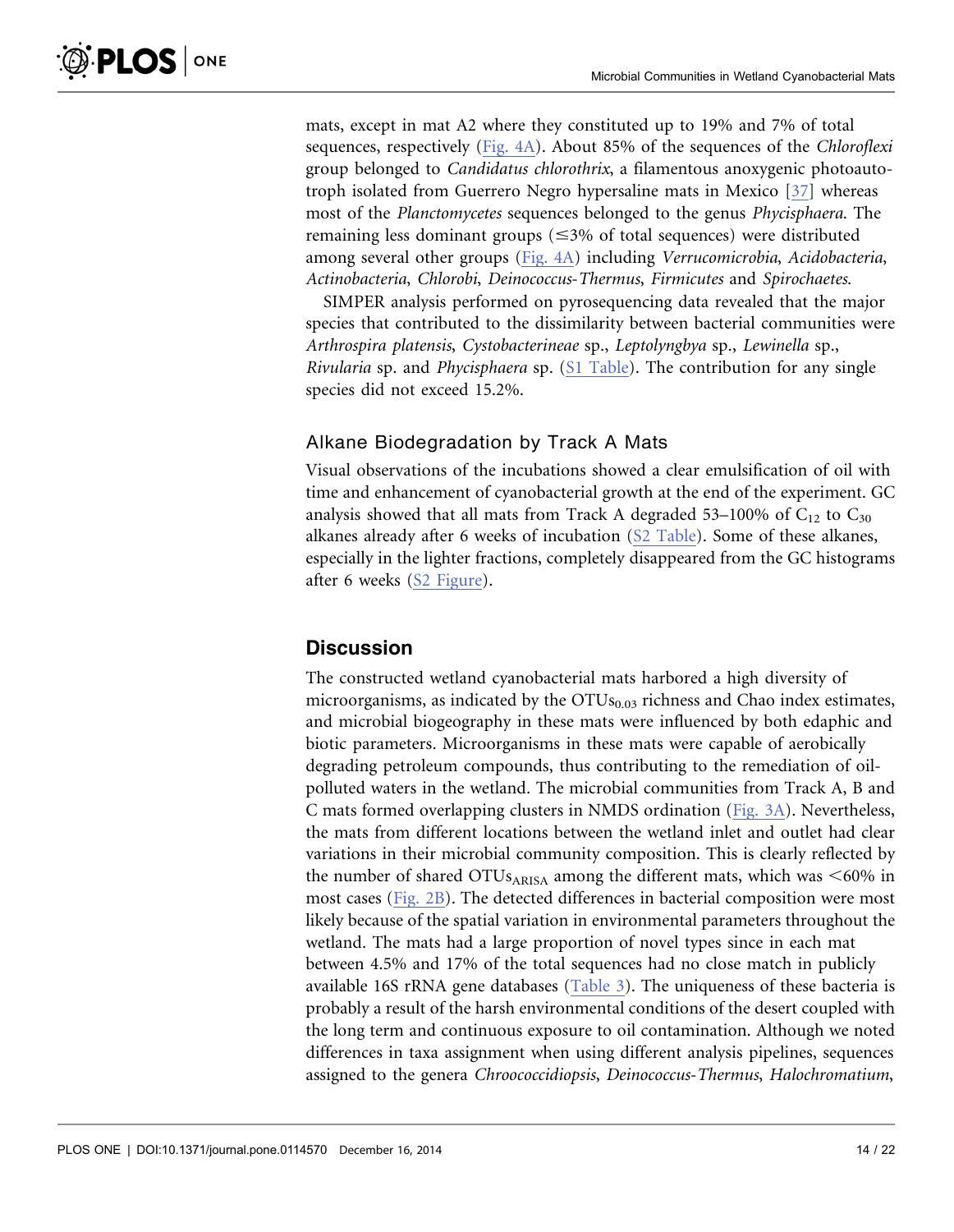Chloroflexi, were detected by both employed pipelines in this study. These genera are known to include extremophilic species and their presence is consistent with the harsh environmental conditions of the wetland.

Oil concentration in water was one of the most determinant parameters for shaping up the microbial communities in the wetland mats as inferred from NMDS and RDA analyses.  $\text{OTU}_{ARISA}$  richness was significantly lower in the mats with higher levels of oil contamination, although all mats were still capable of degrading hydrocarbons. This could be due to the fact that while oil promotes the growth of hydrocarbon-degraders in the mats, it includes constituents that are toxic to other microorganisms ([\[38\]](#page-19-0) and references therein). Thick viscous oil layers limit oxygen penetration and light penetration and could consequently affect the distribution of microorganisms, particularly the phototrophic types. This could explain the variable distribution of cyanobacteria in the mats from all tracks, especially in Track A, where oil concentrations strongly varied among the different locations [\(Table 1\)](#page-8-0). Also, the dominance of the photosynthetic purple non-sulfur bacteria from the class Alphaproteobacteria in downstream sites (A4, 5, B4, 5 and C4, 5, [Fig. 4B](#page-11-0)) could be attributed to the availability of more light, which is otherwise prevented by thick layers of oil as well as the dense vegetation in the upstream sites. Although petroleum compounds have been shown to drastically affect the growth and activity of photosynthetic organisms [\[39–43\]](#page-19-0), cyanobacteria constituted a major fraction of the total sequences in most of the wetland mats. Their abundance, as also inferred from chlorophyll a concentrations [\(S3 Figure\)](#page-17-0), was still high even in the mats with the highest levels of oil pollution. Field observations as well as experimental data have shown that oil-rich sediments supported the formation of dense cyanobacterial mats versus thin loose biofilms on oil-free sediments [\[44,](#page-19-0) [45](#page-20-0)[\].](#page-19-0) This could be due to the following reasons: 1) the viscous oil provides a favorable substratum for the attachment and growth of cyanobacteria, 2) cyanobacteria produce excessive amounts of exopolymeric substances (EPS), in response to oil, which consolidate the sediment and 3) the growth of cyanobacteria might be triggered by the oil-degrading bacteria, which provide nutrients and locally released  $CO<sub>2</sub>$ , that can be immediately used for photosynthesis. In spite of the dominance of cyanobacteria in oil-polluted mats [\[15,](#page-18-0) [16\]](#page-18-0), previous research demonstrated their inability to degrade hydrocarbons [\[18\].](#page-18-0) Instead, cyanobacteria played an indirect role in oil degradation by supporting the oil-degraders with oxygen produced via photosynthesis, nitrogen (N) fixed by nitrogen-fixing strains and simple organics produced by photosynthesis and fermentation [\[17,](#page-18-0) [18,](#page-18-0) [46,](#page-20-0) [47](#page-20-0)[\].](#page-18-0) Indeed, the detection of high abundance of sequences related to the heterocystous nitrogen-fixing Rivularia genus of the order Nostocales, particularly in mat A3 [\(Fig. 4B](#page-11-0)), suggests a possible role of these cyanobacteria in enriching the wetland system with nutrients. Other detected cyanobacterial genera in the wetland mats were Geitlerinema, Planktothricoides, Chroococcidiopsis, Leptolyngbya and Arthrospira [\(Fig. 4B](#page-11-0)). While some of these genera have also been detected in other freshwater ecosystems [\[48–](#page-20-0) [50\],](#page-20-0) others, particularly the thin filamentous types, were observed elsewhere to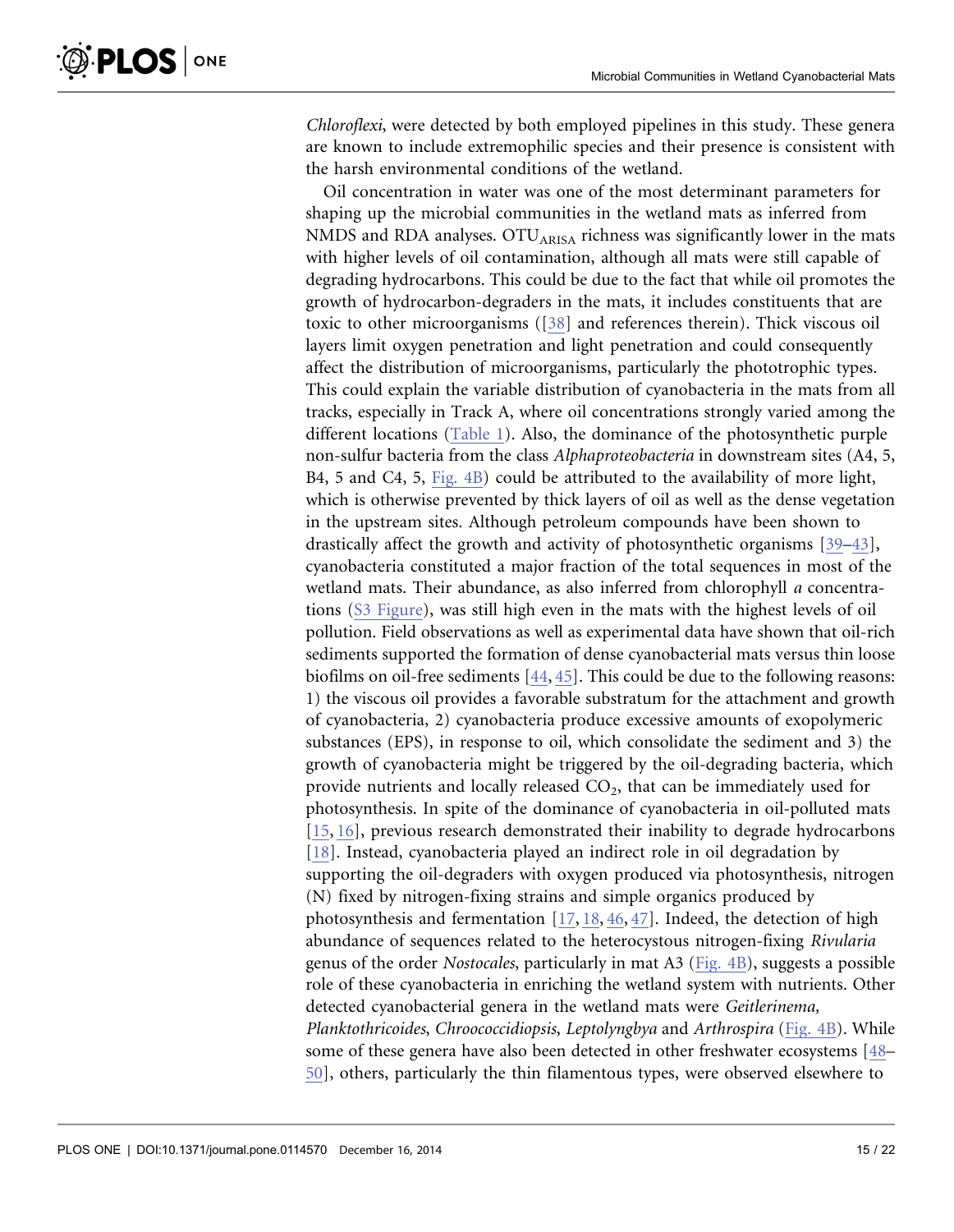overgrow dominant populations following catastrophic impacts and natural perturbation [\[51,](#page-20-0) [52\]](#page-20-0).

The retrieved sequences from cyanobacteria, Chloroflexi, Alpha-, Gamma- and Deltaproteobacteria suggest the presence of carbon, nitrogen as well as sulfur cycle in the wetland mats. Microorganisms are known to play a vital role in nutrient cycling in aquatic ecosystems [\[53\],](#page-20-0) hence some of the measured nutrients in the wetland could actually be a result of bacterial activities. Ammonia, which was found to significantly account for differences in the community composition of the wetland mats, is produced by  $N_2$  fixation but oxidized through nitrification. Both autotrophic (e.g. Rivularia) and heterotrophic genera (i.e. Azospira Azospirillum, Rhizobium, Mesorhizobium and Bradyrhizobium) of nitrogen fixers as well as a few sequences related to nitrifiers, were detected in the wetland mat samples ([Fig. 4B\)](#page-11-0). Previous studies demonstrated that N cycle processes such as N2 fixation, nitrification and denitrification are active in wetland ecosystems [\[54,](#page-20-0) [55\]](#page-20-0). Rivularia and Azospira were rarely found in other wetlands, although other types of heterocystous Nostocales cyanobacteria and heterotrophic diazotrophs were detected [\[13,](#page-18-0) [56,](#page-20-0) [57](#page-20-0)[\]](#page-18-0). While autotrophic  $N_2$  fixation prevailed in oligotrophic and mesophilic wetlands, heterotrophic  $N_2$  fixation increased often after eutrophication  $[13, 50]$  $[13, 50]$  $[13, 50]$ . Therefore, the differences in N and P concentration in our wetland waters [\(Table 1\)](#page-8-0) could explain the variable distribution of nitrogen-fixing microorganisms in the mats [\[58\]](#page-20-0). The activity of nitrogen-fixing microorganisms in microbial mats of other studies was shown to not only alleviate N limitation but also to support the growth and activity of oil-degrading heterotrophs [\[13,](#page-18-0) [46](#page-20-0)[\].](#page-18-0)

Most of the acquired sequences of Alpha- and Gammaproteobacteria belonged to purple non-sulfur and purple sulfur bacteria, respectively. These microorganisms, with their ability to perform anoxygenic photosynthesis, contribute, along with cyanobacteria, to the primary production of the wetland. Purple non-sulfur bacteria possess a versatile metabolism with the ability to grow as photoheterotrophs, photoautotrophs or chemoheterotrophs. Their growth mode in the wetland depends on several parameters including the degree of anoxia, availability of carbon source  $(CO<sub>2</sub>$  for autotrophic growth or organic compounds for heterotrophic growth), and availability of light. Although purple non-sulfur bacteria were previously detected in oil-polluted mats, few strains could chemotrophically grow on hydrocarbons [\[59,](#page-20-0) [60\]](#page-20-0). We speculate that their dominance in the wetland is an indirect consequence of the high availability of light as well as  $CO<sub>2</sub>$  and organics, resulting from the degradation of oil components. The detection of purple sulfur bacteria in the wetland mats is indicative of the anoxic conditions in deeper layers of the mats, where typically a sulfur cycle occurs. Surprisingly, very few sequences ( $\leq 0.5\%$ ) related to known sulfate-reducing bacteria were encountered ([Fig. 4B\)](#page-11-0). This constitutes a paradox, especially since it is well known that oil pollution (and high inputs of organic matter) stimulates sulfur cycle [\[61\]](#page-20-0) and the measured sulfate levels in our wetland were quite high ([Table 1](#page-8-0)). Rate measurements in various wetlands revealed high levels of sulfate reduction, often comparable to those measured in marine surface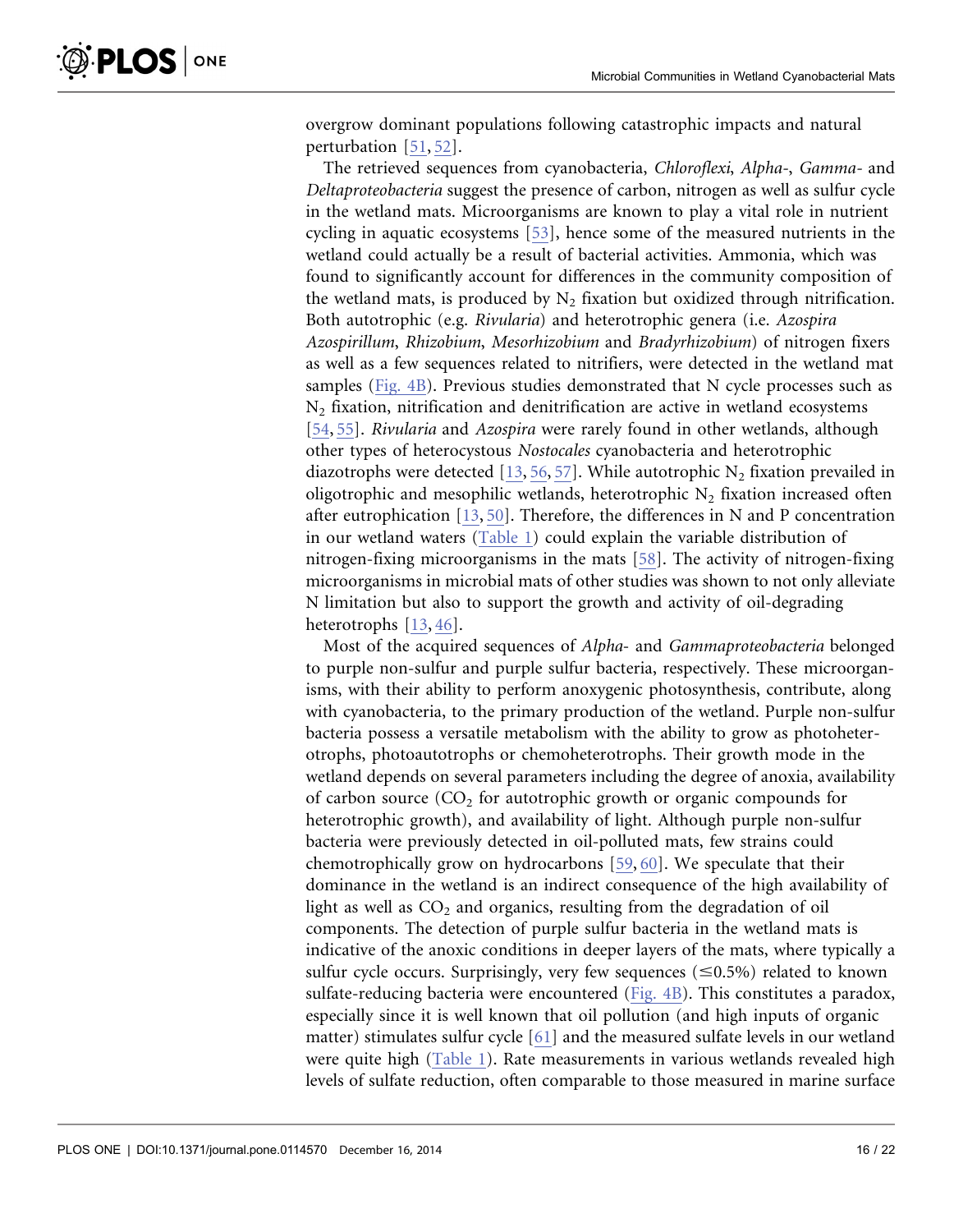sediments [\[62,](#page-20-0) [63\],](#page-20-0) thus pointing to the importance of this anaerobic degradation process in wetlands. Interestingly, the detection of few known sulfate reducing bacteria in our wetland is consistent with previous studies in other freshwater wetlands, where taxa of known sulfate-reducing bacteria were rarely detected or constituted a minor fraction  $(<1%)$  of the microbial community in 16S rRNA clone libraries [\[64–66\]](#page-20-0). Therefore, we speculate that, in our wetland mats, sulfate reduction is performed either by the detected rare members of sulfate-reducing bacteria or by novel yet-undescribed populations. This presence of rare or undescribed bacteria is conceivable, given the unique nature of this wetland ecosystem, having been artificially created within a harsh desert environment and supplied with moderately saline, oil-contaminated production water. Indeed, a stable isotope probing study of sulfate-reducing bacteria in a German wetland demonstrated that rare biosphere members played an active in situ role in the sulfur cycle [\[67\].](#page-21-0) Using *dsrAB* as marker genes, it was also demonstrated that the sulfate reducing community of 18 wetlands belonged to novel phylogenetic lineages that were unrelated to known sulfate reducing bacteria [\[62,](#page-20-0) [68](#page-21-0)[\].](#page-20-0) These findings highlight the need to further investigate the diversity and activity of sulfate reducing bacteria in wetlands.

Vegetation in the wetland seems to be an important ecological driver of the distribution of microbial communities in the mats, as inferred from the NMDS ordination ([Fig. 3D](#page-9-0)). Although, it is known that different plant species have distinct bacterial communities in their rhizosphere, it is not clear how vegetation could directly affect bacterial communities of the wetland mats. It is plausible that the effect of vegetation is indirect through the changes it induces in soil characteristics such as soil pH, soil texture and nutrients (C and N). Moreover, heavy vegetation causes shading, which reduces light penetration and decreases temperatures. The changes in all these parameters have a direct influence on mat communities. Indeed, our RDA analysis showed pH and temperature as important drivers controlling the mats' bacterial community structure in our wetland ([Table 2](#page-10-0)). Previous studies have demonstrated a clear impact of plant density and associated changes in soil characteristics on the composition of soil microbial communities [\[69–71\]](#page-21-0).

An interesting feature of the wetland mats was the detection of a large proportion of myxobacteria from the genus Cystobacterineae, particularly in Track B and C mats [\(Fig. 4B](#page-11-0)). These microorganisms are regarded as typical soil microorganisms, but were reported in some microbial mats [\[72,](#page-21-0) [73\]](#page-21-0) and in oilpolluted sediments [\[74\]](#page-21-0). Myxobacteria were considered as indicators of trophy level and contamination of water [\[75\].](#page-21-0) These microbes excrete hydrolytic enzymes and decompose complex biopolymers, feed on other prokaryotes and even eukaryotes and produce fruiting bodies and spores under unfavourable conditions [\[76\].](#page-21-0) These features make myxobacteria suitable to survive in our wetlands in which they can cope with the high organic loads of the water and the harsh conditions of the desert as well as feed on other organisms and plant detritus.

We conclude that the microbial distribution of the cyanobacterial mats in the studied constructed wetland system is driven by both biotic and environmental

 $\delta$ -PLOS  $|$  on e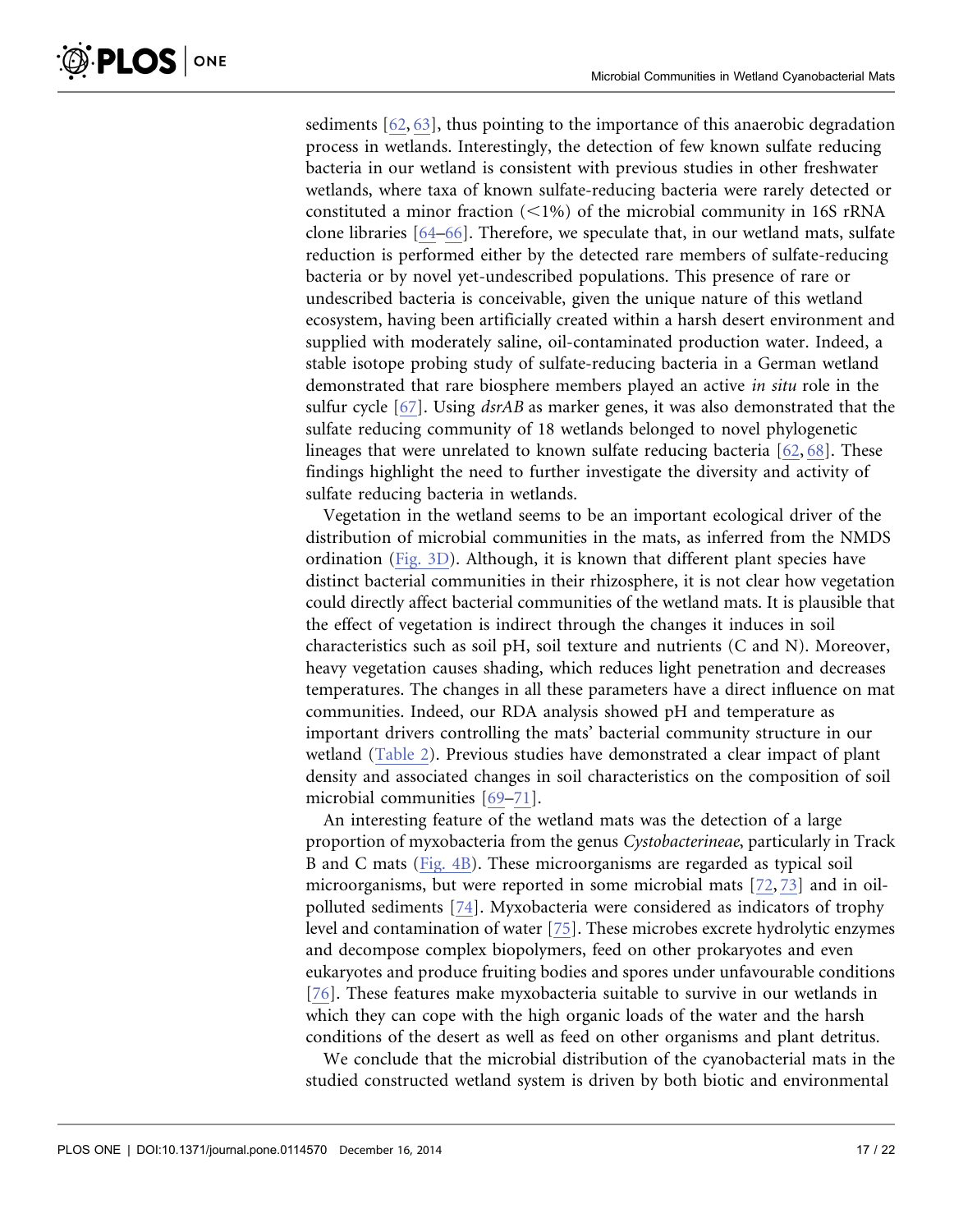<span id="page-17-0"></span>parameters and these mats play a vital role in the bioremediation of oil polluted waters in the wetland.

# Supporting Information

S1 Figure. Partitioning of  $OTUs_{ARISA}$  based on different tracks (A), oil levels (B), ammonia concentrations (C) and plant densities (D). [doi:10.1371/journal.pone.0114570.s001](http://www.plosone.org/article/fetchSingleRepresentation.action?uri=info:doi/10.1371/journal.pone.0114570.s001) (TIFF)

S2 Figure. GC/MS chromatograms showing the concentrations of crude oil fractions after 6 weeks of incubation of the wetland mats from Track A in the presence of additional crude oil versus a biotic control (oil+dead autoclaved mat).

[doi:10.1371/journal.pone.0114570.s002](http://www.plosone.org/article/fetchSingleRepresentation.action?uri=info:doi/10.1371/journal.pone.0114570.s002) (TIFF)

S3 Figure. Chlorophyll *a* concentrations (in mg  $g^{-1}$ ) in the 15 investigated wetland mats. The shown concentrations represent the average values obtained from triplicate samples and error.

[doi:10.1371/journal.pone.0114570.s003](http://www.plosone.org/article/fetchSingleRepresentation.action?uri=info:doi/10.1371/journal.pone.0114570.s003) (TIFF)

S1 Table. The contribution of particular bacteria to total dissimilarity (as percentages) between the bacterial communities of the mats in different tracks, at different oil contamination and  $\mathrm{NH}_3$  N levels and at different plant densities using SIMPER (similarity of percentage) analysis. The bacteria that contribute  $\geq$  5% to the dissimilarity are highlighted in grey. [doi:10.1371/journal.pone.0114570.s004](http://www.plosone.org/article/fetchSingleRepresentation.action?uri=info:doi/10.1371/journal.pone.0114570.s004) (DOC)

S2 Table. Percentage concentration reduction (biodegradation) of alkanes  $C_{12}$ –  $C_{30}$  ( $\pm$  standard deviation, n=3) by the constructed wetland cyanobacterial mats from Track A after 6 weeks of incubation as detected by GC analysis. [doi:10.1371/journal.pone.0114570.s005](http://www.plosone.org/article/fetchSingleRepresentation.action?uri=info:doi/10.1371/journal.pone.0114570.s005) (DOC)

# Acknowledgments

We would like to thank Mr. Jamal Al-Sabahi from Sultan Qaboos University for his help in the GC analysis and Christiane Hassenrueck from the Max-Planck Institute, Germany for her help with the statistical analysis. Hansewissenschaftskolleg (HWK) are also thanked for hosting RA. This research was financially supported by The Research Council (TRC) of Oman (grant RC/

SCI/BIOL/11/01).

# Author Contributions

Conceived and designed the experiments: RA SP SAK TH. Performed the experiments: RA SP SAK. Analyzed the data: RA SP SAK. Contributed reagents/ materials/analysis tools: RA SP SAK TH. Wrote the paper: RA TH SP.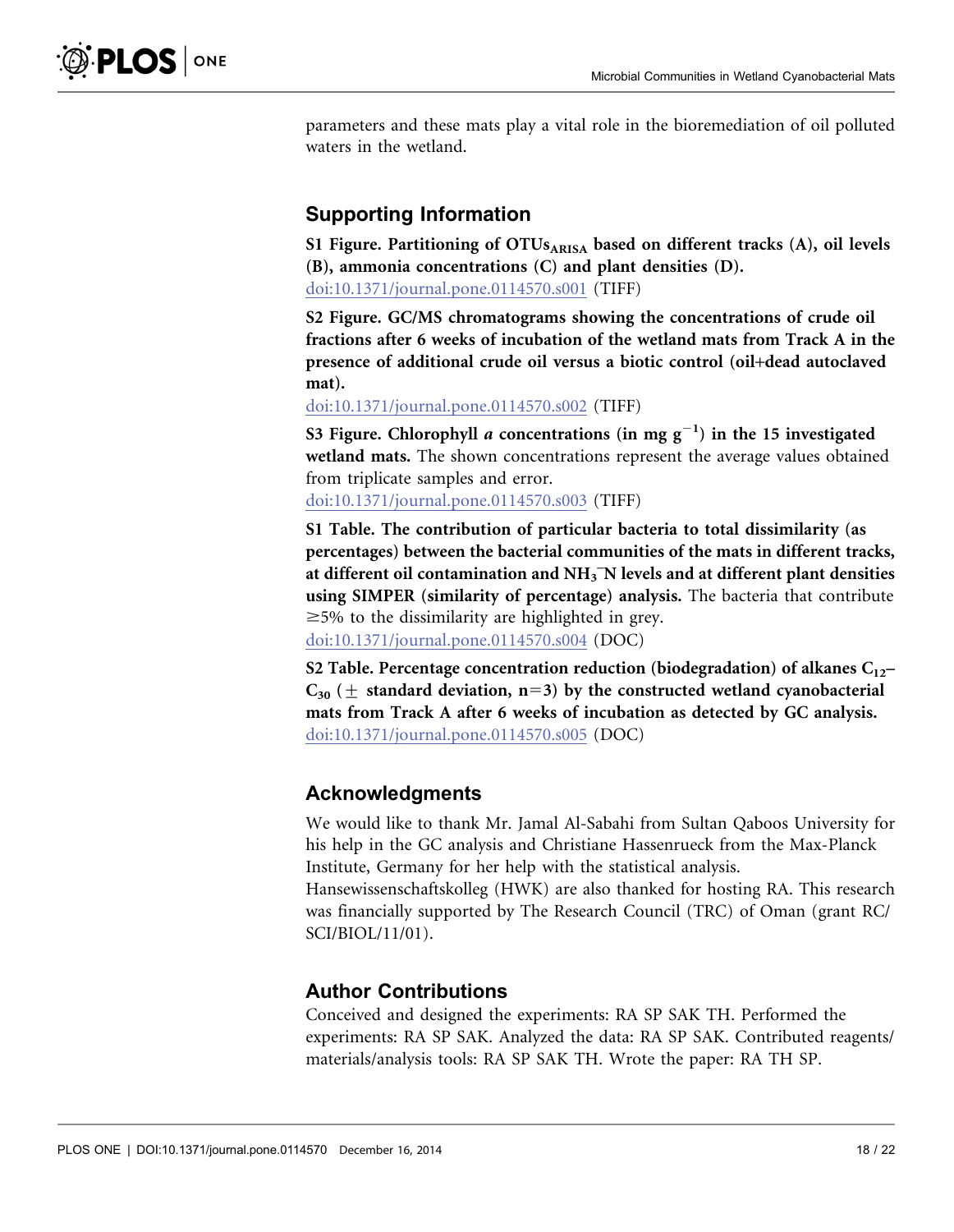### <span id="page-18-0"></span>References

- 1. Stikker A (1998) Water today and tomorrow. Futures 30: 43–62.
- 2. Kadlec RH, Wallace S (2008) Treatment Wetlands. Boca Raton: CRC Press.
- 3. Knight RL, Rubles RW, Kadlec RH, Reed SC (1992) Wetlands for wastewater treatment performance data base. In: Moshiri G. Constructed wetlands for wastewater treatment. Boca Raton, FL: Lewis Publisher. pp. 35–58.
- 4. Stottmeister U, Wiessner A, Kuschk P, Kappelmyer U, Kaestner M, et al. (2003) Effects of plants and microorganisms in constructed wetlands for wastewater treatment. Biotechnol Adv 22: 93–117.
- 5. Kadlec RH, Knight RL (1996) Treatment wetlands. New York: Lewis Publishers, CRC.
- 6. Verhoeven JTA, Meuleman AFM (1999) Wetlands for wastewater treatment: opportunities and limitations. Ecol Eng 12: 5–12.
- 7. Murray-Gulde C, Heatley JE, Karanfil T, Jr JHR, Myers JE (2003) Performance of a hybrid reverse osmosis-constructed wetland treatment system for brackish oil field produced water. Water Res 37: 705– 713.
- 8. Ji G, Sun T, Zhou Q, Sui X, Chang S, et al. (2002) Constructed subsurface wetland for treating heavy oil-produced water of the Liaohe oilfield in China. Ecol Eng 18: 459–465.
- 9. Shpiner R, Vathi S, Stuckey DC (2009) Treatment of oil well ''produced water'' by waste stabilization ponds: removal of heavy metals. Water Res 43: 4258–4268.
- 10. Alley BL, Willis B, Jr JR, Castle JW (2013) Seasonal performance of a hybrid pilot-scale constructed wetland treatment system for simulated fresh oil field-produced water. Water Air Soil Poll 244: 1639.
- 11. Dal Ferro B, Smith M (2007). Global onshore and offshore water production. Oil and Gas Review, OTC edition.
- 12. Rejmankova E, Komarkova J, Rejmanek M (2004) delta N-15 as an indicator of N<sub>2</sub> fixation by cyanobacterial mats in tropical marshes. Biogeochemistry 67: 353–368.
- 13. Scott JT, Doyle RD, Back JA, Dworkin SI (2007) The role of N<sub>2</sub> fixation in alleviating N limitation in wetland metaphyton: enzymatic, isotopic, and elemental evidence. Biogeochemistry 84: 207–218.
- 14. Rejmankova E, Komarkova J (2000) A function of cyanobacterial mats in phosphorous-limited tropical wetlands. Hydrobiologia 431: 135–153.
- 15. Abed RMM, Safi NMD, Köster J, de Beer D, Rullkötter J, et al. (2002) Microbial diversity of a heavily polluted microbial mat and its community changes following degradation of petroleum compounds. Appl Environ Microbiol 68: 1674–1683.
- 16. Höpner T, Yousef M, Berthe-Corti L, Felzmann H, Struck H, et al. (1996) Cyanobacterial mats on oilpolluted sediments- start of a promising self-remediation process? In: Krupp F, Abuzinada AH, Nader IA. A marine wildlife sanctuary for the Arabian Gulf: Environmental research and conservation following the 1991 Gulf war oil spill. NCWCD: Riyad and Senckenberg research institute, Frankfurt. pp. 85–95.
- 17. Abed RMM (2010) Interaction between cyanobacteria and aerobic heterotrophic bacteria in the degradation of hydrocarbons. Int Biodeter & Biodegr 64: 58–64.
- 18. Abed RMM, Koester J (2005) The direct role of aerobic heterotrophic bacteria associated with cyanobacteria in the degradation of oil compounds. Int Biodeter & Biodegr 55: 29–37.
- 19. Cardinale M, L. Brusetti Quatrini P, Borin S, Puglia AM, Rizzi A, et al. (2004) Comparison of different primer sets for use in automated intergenic spacer analysis of complex bacterial communities. Appl Environ Microbiol 70: 6147–6156.
- 20. Ramette A (2009) Quantitative community fingerprinting methods for estimating the abundance of operational taxonomic units in natural microbial communities. Appl Environ Microbiol 75: 2495–2505.
- 21. Oksanen J, Blanchet FG, Kindt R, Legendre P, Peter R, Minchin O'Hara RB, et al. (2012). Vegan: Community Ecology Package. R package Version 2.0–4.
- 22. Ramette A, Tiedje JM (2007) Multiscale responses of microbial life to spatial distance and environmental heterogenity in a patchy ecosystem. P Natl Acad Sci USA 104: 2761–2766.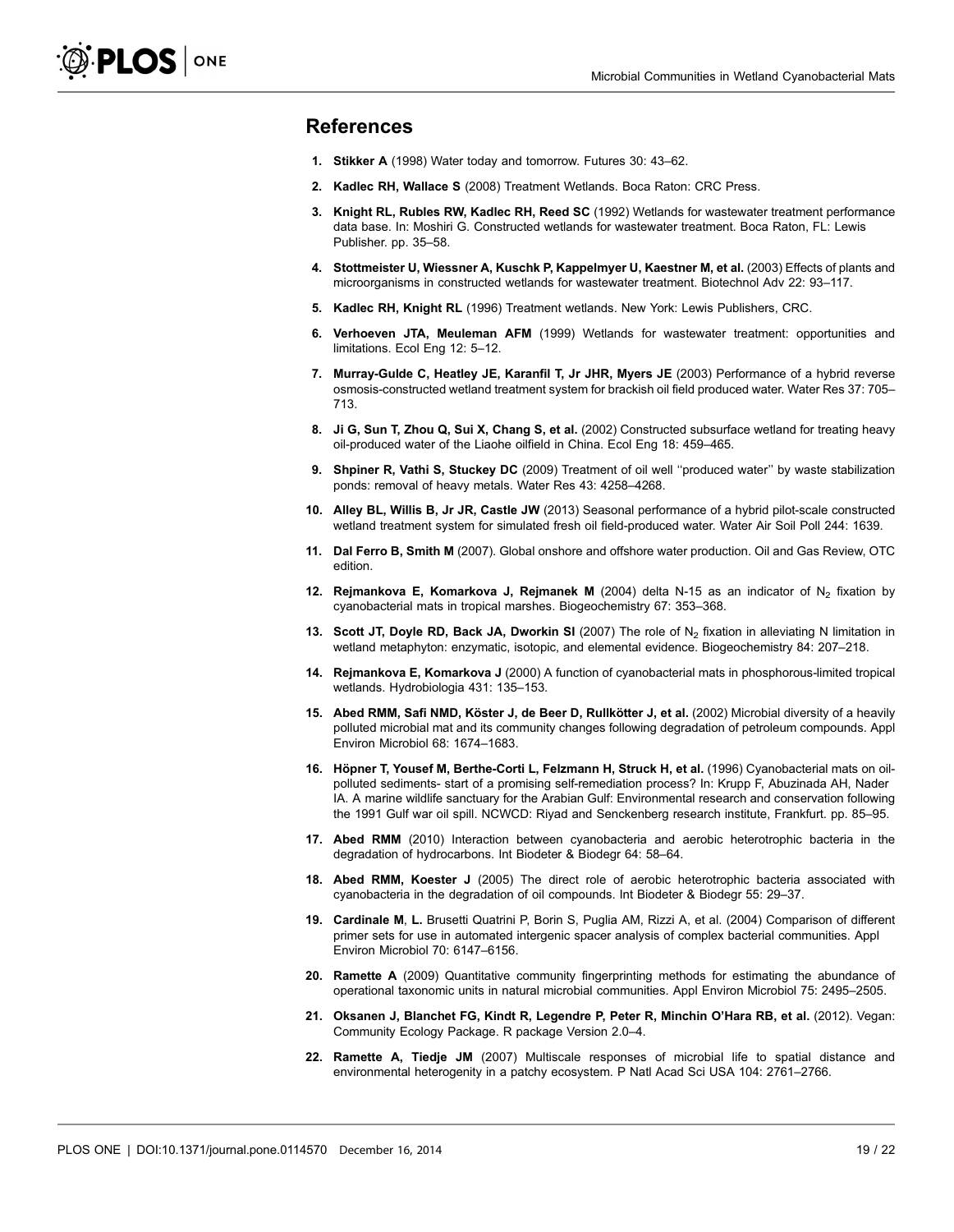- <span id="page-19-0"></span>23. Clarke KR (1993) Non-parametric multivariate analysis of changes in community structure. Aust J Ecol 18: 117–143.
- 24. Venables WN, Ripley BD (2002) Modern Applied Statistics with S. Fourth edition. Springer.
- 25. Dowd SE, Callaway TR, Wolcott RD, Sun Y, McKeehan T, et al. (2008) Evaluation of the bacterial diversity in the feces of cattle using 16S rDNA bacterial tag-encoded FLX amplicon pyrosequencing (bTEFAP). BMC Microbiol 8: 125.
- 26. Dowd SE, Sun Y, Wolcott RD, Domingo A, Carroll JA (2008) Bacterial tag-encoded FLX amplicon pyrosequencing (bTEFAP) for microbiome studies: bacterial diversity in the ileum of newly weaned Salmonella-infected pigs. Foodborne Pathog Dis 5: 459–472.
- 27. Caporaso JG, Kuczynski J, Stombaugh J, Bittinger K, Bushman FD, et al. (2010) QIIME allows analysis of high-throughput community sequencing data. Nature Methods 7(5): 335–336
- 28. DeSantis TZ, Hugenholtz P, Larsen N, Rojas M, Brodie EL, et al. (2006) Greengenes, a chimerachecked 16S rRNA gene database and workbench compatible with ARB. Appl Environ Microbiol 72(7): 5069–5072.
- 29. Schloss P (2009) A high-throughput DNA sequence aligner for microbial ecology studies. PLOS ONE 4(12): e8230.
- 30. White J, Navalakha S, Nagarajan N, Ghodsi M, Kingsford C, et al. (2010) Alignment and clustering of phylogenetic markers-implications for microbial diversity studies. BMC Bioinformatics 11: 152.
- 31. Quast C, Pruesse E, Yilmaz P, Gerken J, Timmy Schweer, et al. (2013) The SILVA ribosomal RNA gene database project: improved data processing and web-based tools. Nucleic Acids Res 41(D1): D590–D596.
- 32. Pruesse E, Peplies J, Gloeckner FO (2012) SINA: accurate high throughput multiple sequence alignment of ribosomal rna genes. Bioinformatics.
- 33. Li W, Godzik A (2006) Cd-hit: a fast program for clustering and comparing large sets of protein or nucleotide sequences. Bioinformatics 22(13): 1658–1659.
- 34. Camacho C, Coulouris G, Avagyan V, Ma N, Papadopoulos J, et al. (2009) BLAST+: architecture and applications. BMC Bioinformatics 10(1): 421.
- 35. Heijthuijsen J, Hansen TA (1986) Interspecies hydrogen transfer in co-cultures of methanol-utilizing acidogens and sulfate-reducing or methanogenic bacteria. FEMS Microbiol Ecol 38: 57–64.
- 36. Widdel F, Bak F (1992) Gram-negative mesophilic sulfate reducing bacteria, In: Balows A, Truper HG, Dworkin M, Harder W, Schleifer KH. The Prokaryotes, Springer, New York, pp. 3353–3378.
- 37. van de Meene AM, Le Olson T, Collins AM, Blankenship RE, (2007) Initial characterization of the photosynthetic apparatus of ''Candidatus Chlorothrix halophila'' a filamentous, anoxygenic photoautotroph. J Bacteriol 11: 4196–203.
- 38. Radwan SS, Al-Hasan RH (2000) Oil pollution and cyanobacteria. In: Whitton BA, Potts M. The ecology of cyanobacteria. The Netherlands: Kluwer Academic Publishers. pp. 307–319.
- 39. Batterton J, Winters K, Baalen CV (1978) Sensitivity of three microalgae to crude oils and fuel oils. Marine Environ Res 1: 31–41.
- 40. O'Brien PY, Dixon PS (1976) The effects of oil and oil components on algae: a review. Br Phycol J 11: 115–142.
- 41. Vandermeulen JH, Ahem TP (1976) Effect of petroleum hydrocarbons on the algal physiology: review and progress report. In: Lockwood APM. Effects of pollution on aquatic organisms. London: Cambridge University Press. pp. 107–125.
- 42. Winters K, Batterton JC, O'Donnell R, Baalen CV (1977) Fuel oils: Chemical characterization and toxicity to microalgae. In: Giam CS. Pollutant effects on marine organisms. Lexington MA: Lexington Books, DC Health. pp. 167–189.
- 43. Megharaj M, Singleton I, McClure NC, Naidu R (2000) Influence of petroleum hydrocarbon contamination on microalgae and microbial activities in a long-term contaminated soil. Arch Environ Contam Toxicol 38: 439–445.
- 44. Sorkhoh N, Al-Hasan R, Radwan S (1992) Self-cleaning of the Gulf. Nature 359: 109.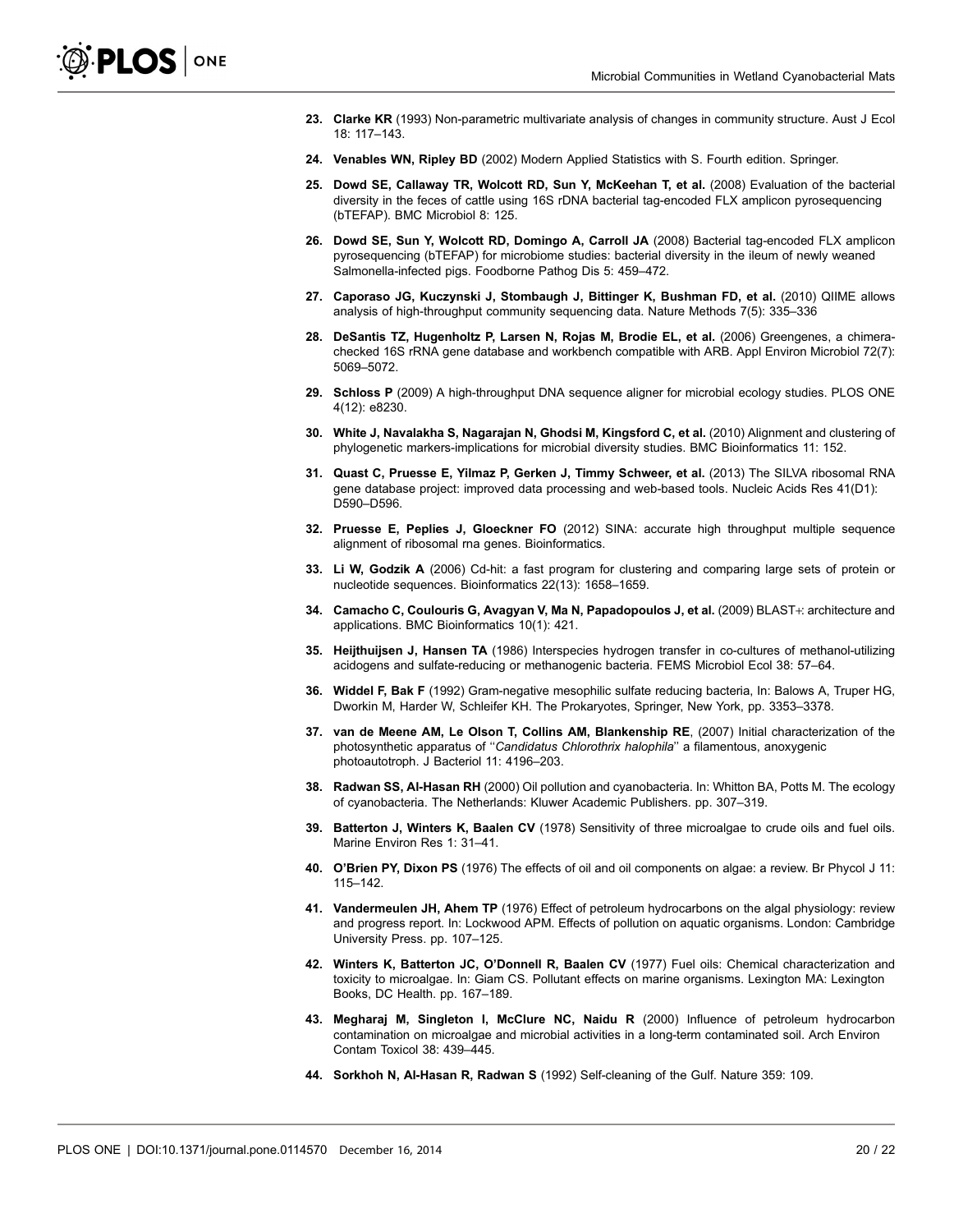- <span id="page-20-0"></span>45. Musat F, Wieland A, Widdel F (2004) Marine sediment with surface contamination by oil in microcosms for microbiological studies. Ophelia 58: 217–222.
- 46. Musat F, Harder J, Widdel F (2006) Study of nitrogen fixation in microbial communities of oilcontaminated marine sediment microcosms. Environ Microbiol 8: 1834–1843.
- 47. Chaillan F, Gugger M, Saliot A, Coute A, Oudot J (2006) Role of cyanobacteria in the biodegradation of crude oil by a tropical cyanobacterial mat. Chemosphere 62: 1574–1582.
- 48. Komarek J, Komarkova-Legnerova J (2007) Several rare freshwater planktic Cyanobacteria (Cyanoprokaryotes) from reservoirs in South America. Hoehnea 34: 49–58.
- 49. Berrendero E, Perona E, Mateo P (2008) Genetic and morphological characterization of Rivularia and Calothrix (Nostocales, Cyanobacteria) from running water. Int J Syst Evol Micr 58: 447–460.
- 50. Rejmankova E, Komarkova J (2005) Response of cyanobacterial mats to nutrient and salinity changes. Aquat Bot 83: 87–107.
- 51. Abed RMM, Golubic S (2009) Selection of oil-tolerant cyanobacteria on oil polluted sediments. Algological Studies 130: 69–79.
- 52. Edlung A, Jansson JK (2006) Changes in active bacterial communities before and after dredging of highly polluted Baltic Sea sediments. Appl Environ Microbiol 72: 6800–6807.
- 53. Arrigo KR (2005) Marine microorganisms and global nutrient cycles. Nature 437: 349–355.
- 54. Bannert A, Kleineidam K, Wissing L, Mueller-Niggemann C, Vogelsang V, et al. (2011) Changes in diversity and functional gene abundance of microbial communities involved in nitrogen fixation, nitrification, and denitrification in a tidal wetland versus paddy soils cultivated for different time periods. Appl Environ Microbiol 77: 6106–6116.
- 55. Lamers LPM, van Diggelen JMH, Op den Camp HJ, Visser EJW, Lucassen EC, et al. (2012) Microbial transformation of nitrogen, sulfur and iron dictate vegetation composition in wetlands: a review. Front Microbiol 3: 156.
- 56. Venieraki A, Dimou M, Pergalis P, Kefalogianni I, Chatzipavlidis I, et al. (2011) The genetic diversity of culturable nitrogen-fixing bacteria in the rhizosphere of wheat. Microb Ecol 61: 277–285.
- 57. Wang S, Pablo GP, Ye J, Huang DF (2012) Abundance and diversity of nitrogen-fixing bacteria in rhizosphere and bulk paddy soil under different duration of organic management. World J Microb Biot 28: 493–503.
- 58. Cerna B, Rejmankova E, Snyder JM, Santruckova H (2009) Heterotrophic nitrogen fixation in oligotrophic tropical marshes: changes after phosphorous addition. Hydrobiologia 627: 55–65.
- 59. Sheppard PJ, Simson KL, Kadali KK, Patil SS, Ball AS (2012) The importance of weathered crude oil as a source of hydrocarbonoclastic microorganisms in contaminated seawater. J Microbiol Biotechnol 22: 1185–1192.
- 60. Al-Awadhi H, Sulaiman RH, Mahmoud HM, Radwan SS (2007) Alkaliphilic and halophilic hydrocarbon-utilizing bacteria from kuwaiti coasts of the Arabian Gulf. App Microbiol Biotechnol 77: 183–186.
- 61. Kleikemper J, Schroth MH, Sigler WV, Schmucki M, Bernasconi SM, et al. (2002) Activity and diversity of sulfate-reducing bacteria in a petroleum hydrocarbon-contamionated aquifer. Appl Environ Microbiol 68: 1516–1523.
- 62. Pester M, Knorr K-H, Friedrich MW, Wagner M, Loy A (2012) Sulfate-reducing microorganisms in wetlands- fameless actors in carbon cycling and climate change. Front Microbiol 3: 72.
- 63. Whitmire SL, Hamilton SK (2005) Rapid removal of nitrate and sulfate in freshwater wetland sediments. J Environ Qual 34: 2062–2071.
- 64. Kraigher B, Stres B, Hacin J, Ausec L, Mahne I, et al. (2006) Microbial activity and community structure in two drained fen soils in the Ljubljana Marsh. Soil Biol Biochem 38: 2762–2771.
- 65. Wilhelm RC, Niederberger TD, Greer C, Whyte LG (2011) Microbial diversity of active layer and permafrost in an acidic wetland from the Canadian High Arctic. Can J Microbiol 57: 303–315.
- 66. Jackson CR, Liew KC, Yule C (2009) Structural and functional changes with depth in mcirobial communities in a tropical Malaysian peat swamp forest. Microb Ecol 57: 402–412.